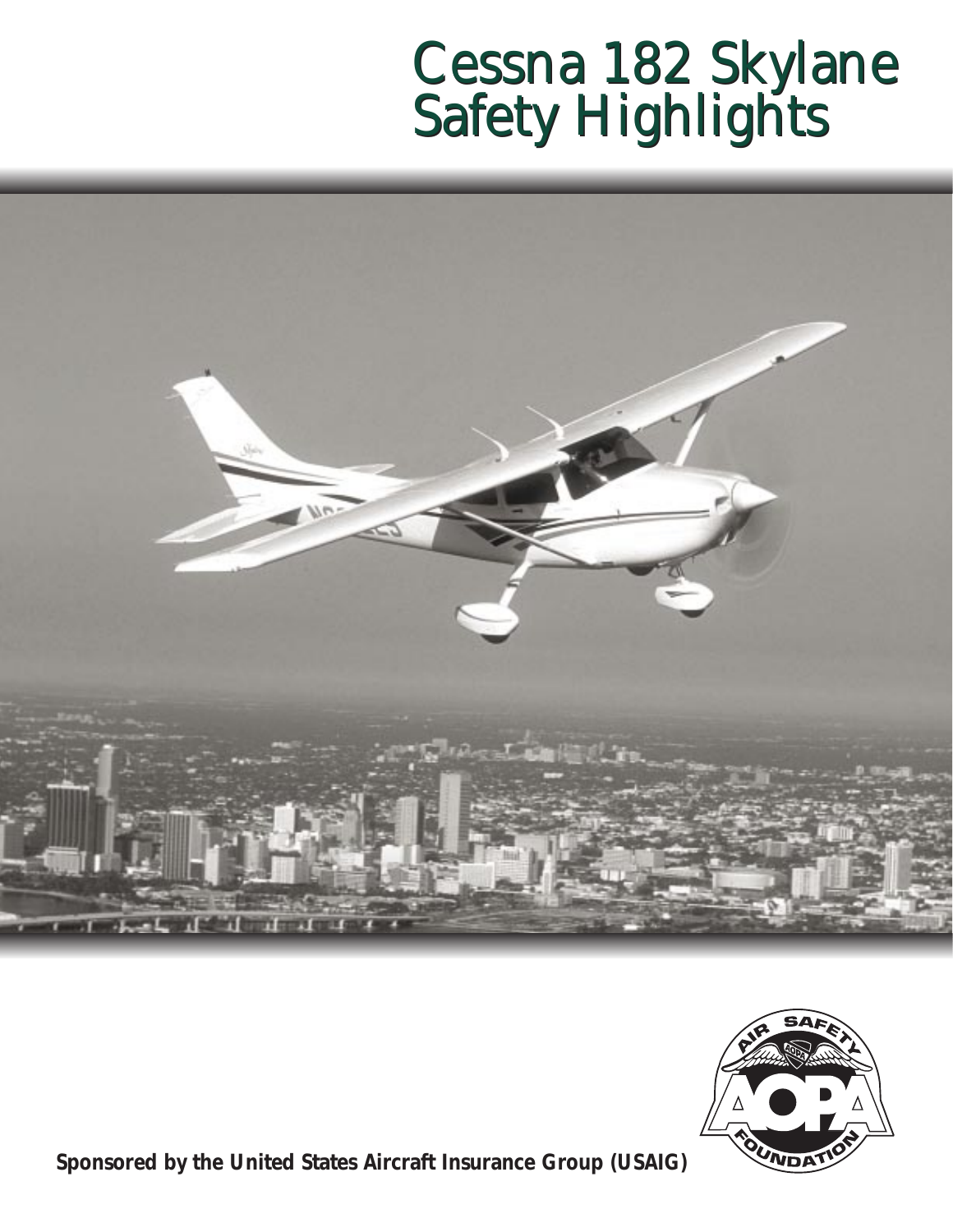

# **Introduction**

The Cessna 182 Skylane is a favorite for cross-country travelers as well as for transitioning pilots. Its excellent safety record attests to its reliability and structural integrity. First built in 1956, and still manufactured today, approximately 13,000 Skylanes currently are on the FAA Aircraft Registry. This Safety Highlight analyzes fixed-gear Skylane accidents that occurred between 1983 and 1999. Included are 1,314 Cessna 182 accidents and 3,022 accidents of a comparison group, comprised of the following aircraft: Cessna 177 Cardinal, Cessna 205, Cessna 206, Cessna 207, Gulfstream American AA-5, and Piper PA-28.

Almost three-quarters, or 72 percent, of Cessna 182 accidents were minor, resulting in little or no injury, while two-thirds, or 66 percent, of the comparison aircraft accidents were minor. (See Figure 1). Accidents resulting in serious injuries, as defined by NTSB Part 830, make up the smaller portion of the accident number. The Skylane had fewer serious accidents than the comparison group. This may be due to the Skylane being used for cross-country trips, while the majority of accidents in the comparison group involved PA-28s, which are used primarily as trainers. Trainers participate in more takeoffs and landings, which is when most accidents occur.

According to FAA estimates, Cessna 182 aircraft flew approximately 22.4 million hours during the years 1983-1999. Only 1,314 accidents occurred during that time, which averages out to 5.9 accidents per

100,000 hours. The comparison group had a similar accident rate with 6.0 accidents per 100,000 hours.

# **Pilot-Related Accidents**

As expected, the majority (80 percent) of Cessna 182 accidents were due not to aircraft problems, but to pilot error. Mechanical/ maintenance problems caused only 10 percent of the Skylane accidents, and the remaining 10 percent were attributed to other causes and unknown factors. (See Figure 2).

Regardless of the type of aircraft, the number of accidents is inversely proportional to the number of hours a pilot has accumulated. (See Figure 3). The majority of accidents for the Skylane and comparison aircraft involved pilots with less than 400 hours total time, and less than 100 hours time in type. Pilots generally gain skill and better judgment with experience.

Weather caused the highest number of pilot-related serious accidents. (See Weather section on page 4). Twenty-one percent of Cessna 182 and comparison aircraft serious accidents were due to poor pilot decision making and judgment regarding the weather. Pilots frequently choose the Skylane as one of their first cross-country airplanes and thus learn, some of them the hard way, about flying through weather systems.



### **Figure 2. Major Cause C-182**

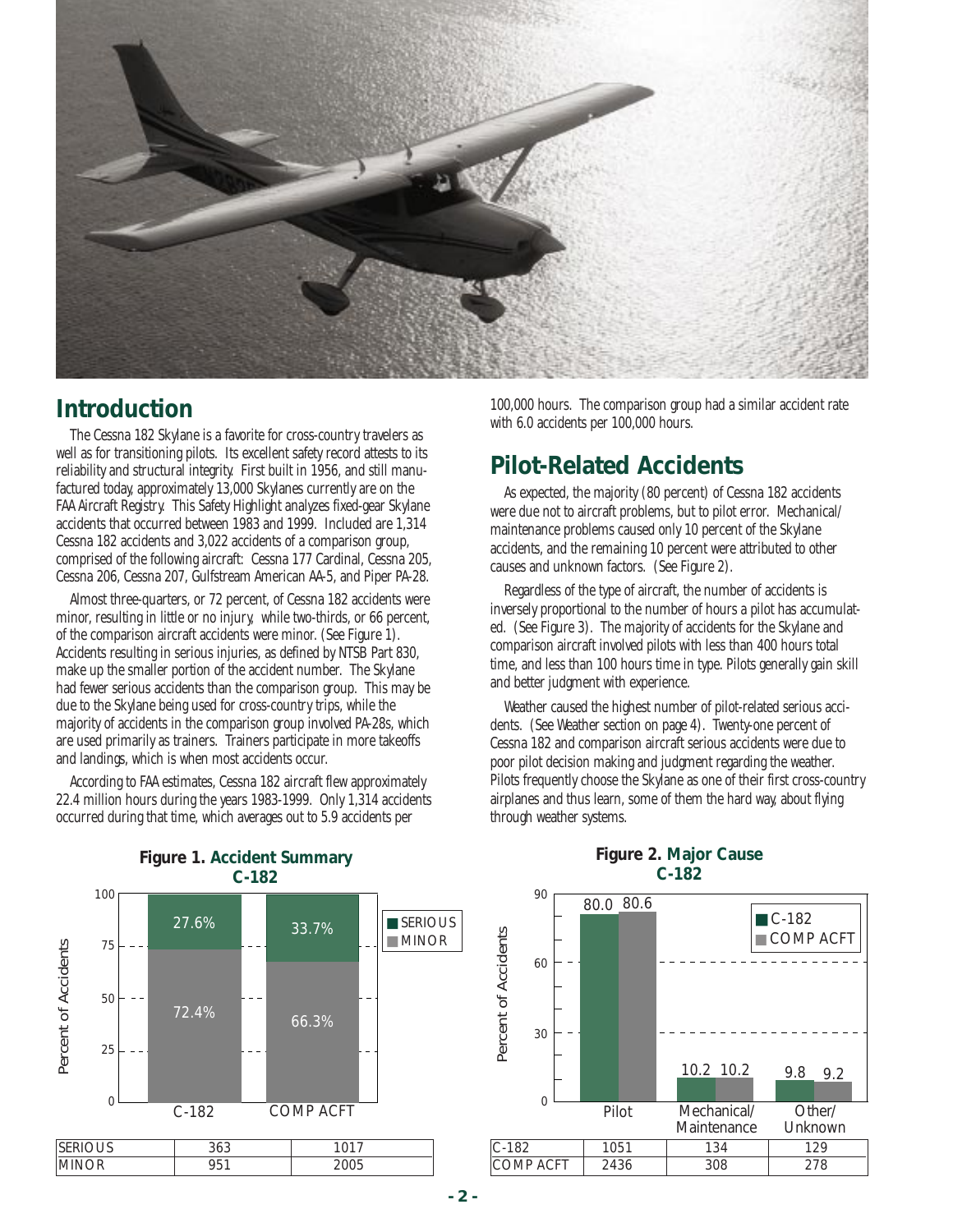

### **Figure 3. Pilot Total Flight Time Serious Accidents C-182**

# **Preflight**

A thorough preflight consists of four components: pilot, weather, airplane, and flight. The flight should be conducted only after each component of the preflight has been checked and found to be satisfactory. Allow yourself plenty of time to thoroughly check each, without feeling pressured or rushed. Here are some specific items to include in your preflight:

**Pilot:** The first step in planning for a flight is to be sure you are ready, physically and emotionally. Here are some things to keep in mind:

- Remember IMSAFE: **I**llness **M**edication **S**tress **A**lcohol **F**atigue
	- **E**motion
- Know your personal limitations. Every pilot is different, and your own minimums may even change from day to day. The FAA has published a personal minimums checklist, which is available online at www.faa.gov/avr/news/checklst.pdf.
- Currency and proficiency. Are you safe and legal for this flight?

**Weather:** Once you have prepared yourself for the flight, it's important to check the weather along your planned route. According to FAR 91.103, a weather briefing is required for all IFR flights and any flight not in the vicinity of an airport. Obtaining a weather briefing is a good idea for all flights. The following are some weather resources to use during the planning:

- Flight Service Stations (FSS) may be contacted for weather information, notams, and pireps.
- Online services such as AOPA (www.aopa.org/members/wx/), DUATS (www.duats.com), National Weather Service (NWS) (www.nws.noaa.gov/), and Aviation Digital Data Service (ADDS) (http://adds.awc-kc.noaa.gov/).
- AWOS, ASOS, or ATIS will provide you with the current local weather at your departure airport.

Note: For more weather information, see the Weather section on page 4.

**Airplane:** The airplane preflight consists of a thorough check of the aircraft itself and associated paperwork:

- Review the airplane's airworthiness status, including an inspection as described in the *Pilot's Operating Handbook* (POH).
- Paperwork associated with the airplane (ARROW): **A**irworthiness certificate **R**egistration certificate **R**adio station license (for international flights only) **O**perating limitations (*Pilot's Operating Handbook*) **W**eight and Balance records
- Weight and center of gravity (CG) limits. Note: For weight and balance information specific to the C-182, including a loading example, see the Weight and Balance section on pages 3-4.
- Fuel requirements. ASF recommends landing with at least one hour of reserves on board. This means a Skylane with 88 gallons of usable fuel, in no-wind conditions, and a fuel burn of 13.0 gph can fly for approximately 6% hours total, or 5% hours with 1 hour reserves. Of course, any wind or nonstandard conditions will alter your calculations for distance. Note: For more information regarding fuel planning, see the Fuel section on page 6.
- Takeoff and landing distances. Note: Information regarding takeoff and landing in a Skylane can be found on pages 8 and 9.

**Flight:** There are many factors associated with any flight that must be checked before departing, especially if an unfamiliar route or airport will be encountered. Such information includes the following:

- Airport/runway conditions at the departure and arrival airports.
- Notams and Temporary Flight Restrictions, if any.
- Runway lengths and LAHSO distances at the departure and arrival airports.
- Obstructions en route and near the airports.
- Special use airspace along your route of flight, i.e., restricted areas, prohibited areas, MOAs, and MTRs.



# **Weight and Balance**

The weight and balance of any aircraft affects it in all phases of flight, from takeoff to landing. An overloaded airplane may not be able to reach rotation speed from a short runway, and/or may not be able to clear obstacles at the end of the runway. An out-of-balance airplane may become uncontrollable in flight, require an excess amount of trim, or may not even be controllable during takeoff.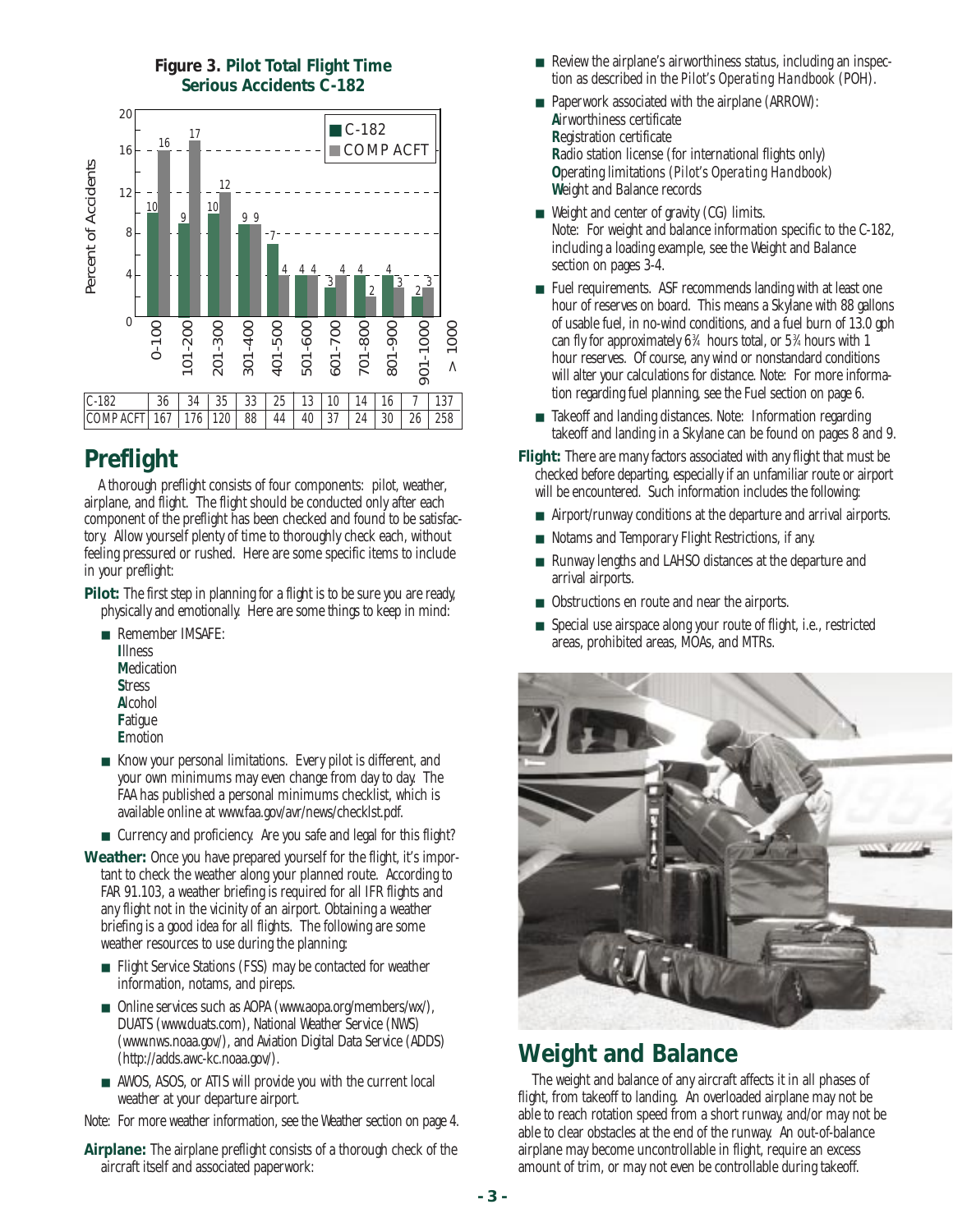The weight and balance section of the C-182's POH includes a loading example for your convenience. Become familiar with it, and also consult the CG chart before each flight involving more baggage than usual or more than two occupants, to verify that you have loaded the aircraft within the CG "envelope," or limitation range. Below is an example of a weight and balance problem for a typical cross-country flight. Notice that the fuel had to be reduced to allow for the four people and baggage (the fuel tanks can actually carry 528 lb of usable fuel). The takeoff weight is 3,100 lb, but the landing weight for this model, a 1985 C-182R, is 2,950 lb. Know the numbers for the aircraft you fly.

|                                | Weight | X | Arm   | $=$ | Moment/1000 |
|--------------------------------|--------|---|-------|-----|-------------|
| <b>Airplane (BEW)</b>          | 1800   |   | 35.2  |     | 63.3        |
| <b>Pilots (Front)</b>          | 340    |   | 37.1  |     | 12.6        |
| <b>Passengers</b>              | 340    |   | 74.1  |     | 25.2        |
| <b>Baggage Area A</b>          | 100    |   | 97.0  |     | 9.7         |
| <b>Baggage Area B</b>          | 20     |   | 116.0 |     | 2.3         |
| <b>Baggage Area C</b>          | 60     |   | 129.0 |     | 7.7         |
| Fuel                           | 450    |   | 46.6  |     | 21.0        |
| Fuel for start-up, taxi, runup | $-10$  |   | 46.6  |     | $-0.5$      |
| <b>TOTAL</b>                   | 3100   |   | 45.6  |     | 141.3       |

**Cessna 182R Sample Weight & Balance Problem**

The Skylane is known for its large capacity and ability to carry heavy loads, but the 1956 through 1961 models only had maximum gross weights of 2,550 lb or 2,650 lb. That was increased to 2,950 lb beginning in 1970 and again to 3,100 lb in 1981. Don't become overconfident with the newer, heavier models. If you carry passengers and baggage for a cross-country flight with full fuel tanks, you may be very near the airplane's capacity limit. You may even need to limit the amount you carry. Local flights with an instructor, a couple of flight bags, and full fuel tanks will not be a problem with this aircraft. The maximum useful load for a 1985 Skylane is 1,377 lb. Remember that this is a POH number, and will vary depending on the equipment installed in the aircraft. Most Skylanes will have a useful load of approximately 1100 lb. The maximum baggage weight for the C-182R is 200 lb (120 lb forward of baggage door latch and 80 lb aft of it).

During takeoff, the 435-hour private pilot lifted the Cessna 182 off the 3,200-foot runway at approximately midfield. The aircraft touched down, then became airborne again before it crashed. Four occupants, 40 gallons of fuel in the 60-gallon tanks, and 380 pounds of cargo had been loaded prior to initiating the flight. The aircraft was estimated to have been at least 210 pounds over its maximum allowable gross weight, and the center of gravity (CG) was estimated to be 1.1 inches beyond the aft limit.

## **Density Altitude**

The 160-hour private pilot did not check the density altitude or lean the mixture prior to taking off. The Cessna 182, with four people aboard, departed from an intersection near the middle of the 5,289-foot runway. The pilot aborted the takeoff upon realizing that inadequate engine power was being produced to lift off. The airplane overran the end of the runway and collided with rough terrain. The calculated density altitude was approximately 7,100 feet.

Because the C-182 is a big, beefy aircraft, compared to some of its lighter siblings, some pilots mistakenly believe that it can be loaded with impunity. The accident history suggests otherwise, particularly at high density altitude. Two percent of the Skylane accidents were attributed to high density altitude. That does not include the close calls, where pilots were lucky and avoided triggering the NTSB's computer. Any normally aspirated aircraft with a large engine will be a strong sea-level performer. Take the same aircraft to a mountain airport surrounded by higher terrain and that strong performance magically dissipates into thin air.

For example, a short-field takeoff in a C-182 at sea level, standard temperature (15 degrees C), and zero wind requires 1,518 feet to clear a 50-foot obstacle. If the field's elevation is 3,750 feet with a temperature of 95 degrees, a common occurrence on a summer day, the density altitude equates to 7,000 feet. The 182's takeoff distance will more than double to 3,185 feet. The maximum rate of climb at sea level is 865 fpm and decreases to 505 fpm at 7,000 feet. Add in terrain or obstacles and the possibility of downdrafts to negate the already anemic climb, and it becomes obvious why states with high real estate have much higher accident rates than the flatlands.

Remember that POH performance numbers are based on new aircraft under standard weather conditions with a test pilot. Most of us will not achieve the published numbers on a normal basis. ASF recommends adding 50 percent to all published takeoff and landing numbers, to allow a safety margin. Therefore, the takeoff distance from the same 7,000-foot density altitude airport becomes 4,778 feet.

The landing distance over a 50-foot obstacle will increase from 1,350 feet at sea level to 1,640 feet at 7,000 feet (2,460 feet with the 50 percent safety margin). One aeronautical myth that some pilots have attempted to disprove is that if it flew in, it will fly out. **There are many airports where it is possible to land but it may be impossible to depart, either under ambient conditions, or at all.** The C-182 is a good short-field airplane but it can't do the impossible.



## **Weather**

Weather was the leading cause of pilot-related serious accidents for the Cessna 182 as well as for the comparison aircraft group, causing 21 percent of the serious accidents for both. (See Figure 4). Poor judgment and decision-making in regards to weather caused the majority of these accidents. Weather is a crucial part of initial and recurrent training. Most new pilots will get only cursory exposure to it.

Preflight should include obtaining the local weather and, for all flights not in the vicinity of an airport, a full weather briefing. However, don't assume that the forecasted weather will be what is encountered en route. Weather changes rapidly, and forecasts don't always hold true. Be prepared for diversions around weather by carrying extra fuel. Use Flight Watch and Flight Service en route for a more precise picture of what you will encounter. Pireps are also a great source of weather information; use them, and supply them when able. ASF's *Weather Tactics* and *Weather Strategies* Safety Advisors may be viewed online at www.aopa.org/asf/publications/sa\_index.html.

If your aircraft is so equipped, the autopilot may be used to get out of deteriorating weather. Use it to safely turn around and depart the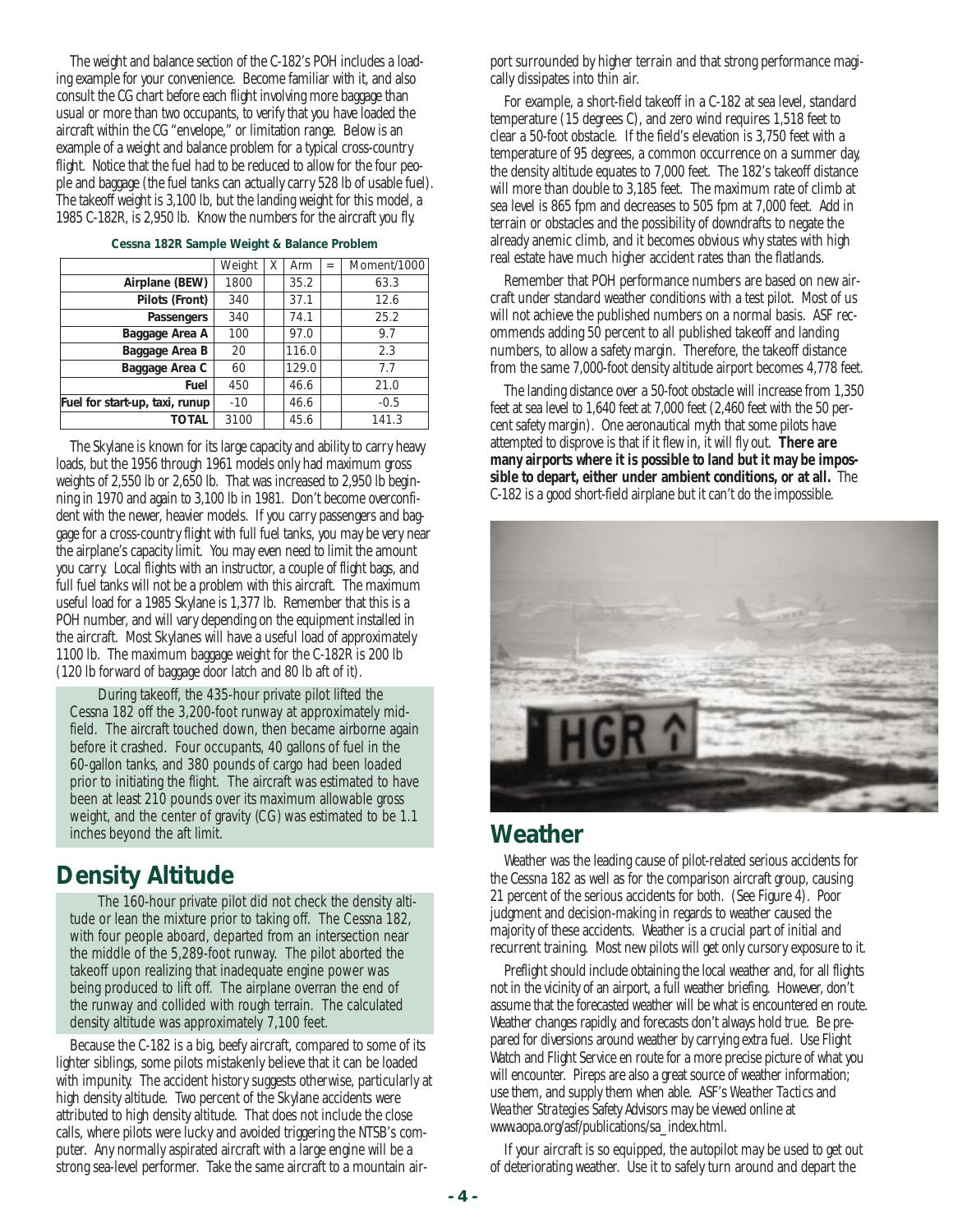

**Figure 4. Pilot Related Causes Serious Accidents C-182**

hazardous conditions. That will help ease your workload, but remember that the autopilot cannot be used in severe turbulence, because it may overstress the aircraft, or in icing conditions, because it may mask the signs of ice accumulation on the aircraft.

# **Instrument Meteorological Conditions (IMC)**

Between the years 1983 and 1999, there were 6.3 Cessna 182 IMC accidents per 100,000 IMC hours, 1.9 of which involved instrumentrated pilots on IFR flight plans. (See Figure 5). That means 4.4 IMC accidents per 100,000 IMC hours involved pilots who were not appropriately rated, or were instrument-rated but not on an IFR flight plan. The comparison group had 7.7 IMC accidents per 100,000 IMC hours, of which 1.8 were on IFR flight plans.

Note: Although the accidents occurred in instrument conditions, weather may not have been the cause of each accident.

The 100-hour noninstrument-rated private pilot was on the third leg of a trip between Tampa, FL and Sussex, NJ. (The previous two stops were made because of adverse weather conditions.) Before this flight, the pilot was advised





by FSS that VFR flight was not recommended. A VFR flight plan was filed but not activated. Witnesses reported the aircraft was flying northeast below a low overcast and some said it was flying in the clouds. One witness said the clouds were at treetop level. The aircraft reversed course and soon afterwards it descended to the ground. One witness said that before the aircraft descended it pitched up and then spun during descent. The aircraft collided with the ground in a remote wooded area.



## **Autopilot**

The autopilot is an invaluable piece of equipment that will reduce workload on long flights and under single-pilot IFR conditions. The FAA believes so much in autopilots that they are required for singlepilot IFR air taxi flights. At the very least, the autopilot will maintain a wings-level attitude while the pilot troubleshoots a problem or navigates out of hazardous weather. It should be a part of your aircraft familiarization training. Review its operation regularly.

#### **Some autopilot tips:**

- Know how to disengage the autopilot quickly by at least three methods.
- Know where the autopilot derives attitude information–some depend on the attitude indicator, which is usually vacuum powered, others on the turn coordinator. When the vacuum pump fails, the autopilot may be inoperative when needed the most.
- Use the autopilot when programming GPS equipment or consulting charts.
- Many pilots hand fly departures and arrivals to maintain proficiency and let the autopilot handle the long, boring en route portion of the flight.
- Practice using the autopilot in good weather and practice coupled approaches so on that dark, cloudy IMC night when you're tired, the autopilot will help bring you down safely.
- Be able to hand fly the aircraft at any point, if needed, and don't be reluctant to advise ATC to stand by if you're busy after an autopilot failure.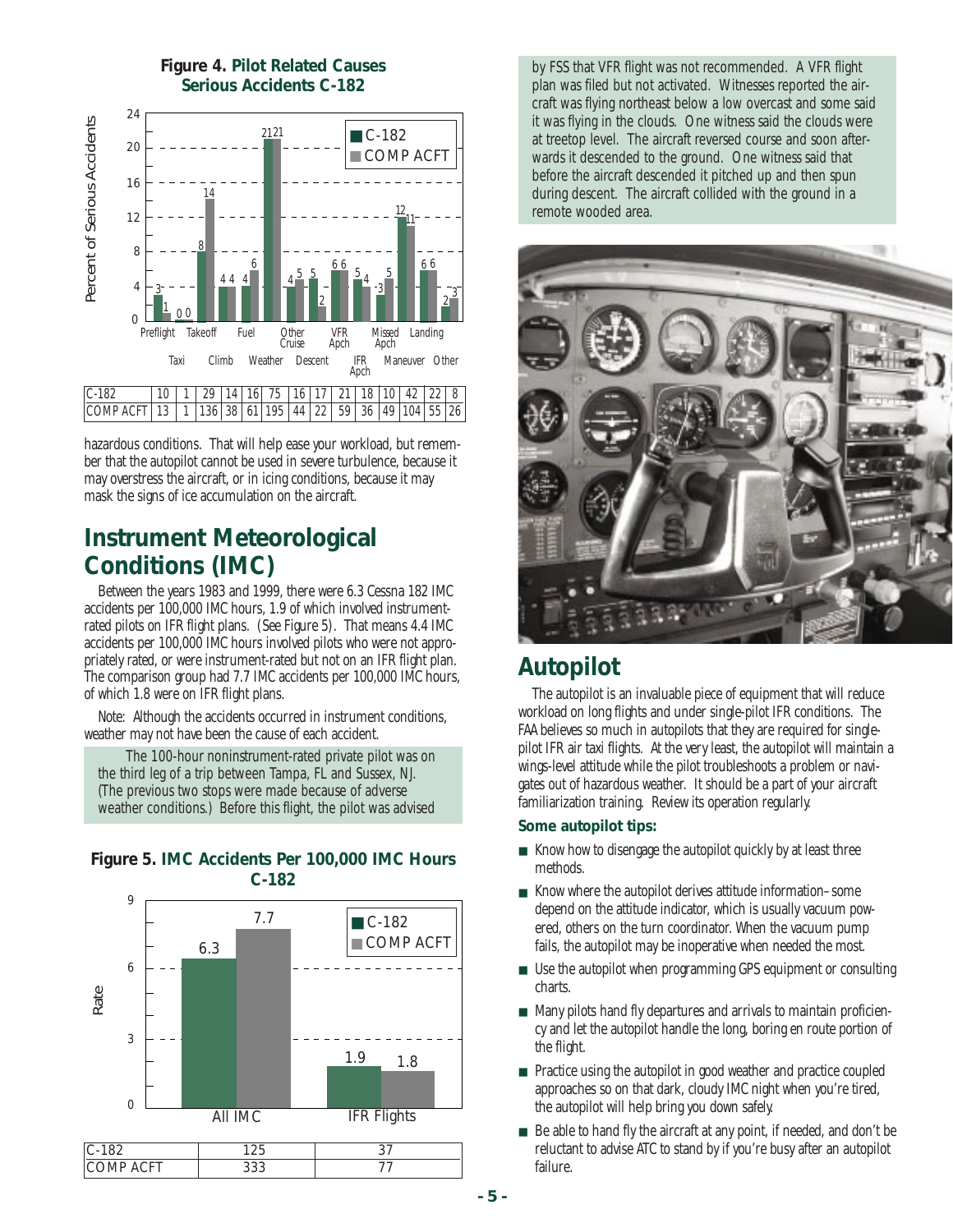

### **Fuel**

The C-182 had 71 fuel exhaustion accidents compared to 188 for the comparison group. Exhaustion occurs when all tanks are depleted. Fuel starvation occurs when fuel is available but, for any number of reasons, doesn't reach the engine. There were 27 Cessna 182 starvation accidents and 75 in comparable aircraft. Only six of those Skylane accidents were due to improper fuel tank selection or failure to switch tanks, compared to 35 of the comparison group. That may be because Skylanes have a BOTH option on the fuel selector.

Keep track of fuel burn along your flight by using a fuel log. This will help establish the fuel usage of that aircraft. For a flight at 8,000 feet and 65% power in a 1985 C-182, the zero-wind range (88 gallons/one hour reserve) is 764 nm. (Note: The POH states a fuel burn of 11.1 gph. ASF recommends adding a safety margin. For this example, 13.0 gph was used.) With a 20-knot headwind, the range is reduced to 649 nm, a 115 nm difference. It is better to think of fuel in terms of time rather than distance.

Flush-type fuel caps leak water as the seals deteriorate. These caps, common on 182s manufactured prior to 1979, should be replaced by the umbrella-type caps. Also on the older models are the bladder-type fuel tanks, which can trap and hide water if there are "wrinkles" in the cell. Integral tanks will not pose such a problem.

#### **ASF fuel recommendations:**

- Land with at least one hour of fuel reserves on board.
- Learn to lean properly and do it on every flight–most engines, contrary to what is taught in many flight schools, *may be leaned at any altitude*, provided they are below the approved power setting.
- Add two gallons per hour to book consumption numbers until you have accumulated some experience with that particular aircraft to verify the fuel burn with your leaning techniques. Estimate the fuel consumption for each flight and check that against the actual amount of fuel added. (You really only know how much fuel is on board when the tanks are full unless you stick the tanks, have very accurate fuel logs, or use a fuel management device such as a totalizer.)
- Avoid planned fuel stops within 100 miles or one hour of your destination. There is great temptation to press on to the destination.
- For most operations, leaving the fuel selector on BOTH will eliminate the possibility of running one tank dry. However, if a significant load imbalance exists, switch tanks on an hourly basis and set a timer to remind you.

Prior to departing on the 600-mile flight, the 350-hour private pilot obtained a weather briefing but did not file a flight plan. The flight lasted for 5 hours and 28 minutes before the engine sputtered and quit four miles short of its destination airport. Endurance calculations based on 11.0 gph and a 600 nm distance, correcting for nonstandard temperature and pressure, revealed a usable fuel burn time of 5 hours and 25 minutes.

Note: Add a safety margin of approximately 2.0 gph to POH fuel burn numbers until you gain some experience with that particular airplane. The accident report above states that endurance calculations were based on 11.0 gph, which was likely the POH number.

### **Icing**

Before takeoff, the 1,800-hour ATP received a complete weather briefing. The briefer warned the pilot of an extremely hazardous weather system in the area and advised him several times not to go. The briefing included numerous pilot reports that confirmed the forecast of icing and turbulence. The pilot filed an IFR flight plan and departed in an aircraft not certified for icing conditions. While the aircraft was descending to intercept the ILS, radar contact was lost. The aircraft crashed into a mountain.

| <b>Cessna 182 Icing Accidents</b>         |       |  |  |  |
|-------------------------------------------|-------|--|--|--|
| <b>Description</b>                        | Total |  |  |  |
| Attempted takeoff with snow/ice on        |       |  |  |  |
| wings/airframe.                           | 4     |  |  |  |
| Lost control, turbulence/ice encountered  |       |  |  |  |
| at high altitude.                         |       |  |  |  |
| Failed to use carburetor heat during      |       |  |  |  |
| IMC/icing conditions.                     | 3     |  |  |  |
| Power loss, lack of carburetor heat use.  |       |  |  |  |
| Power loss on descent because of lack     |       |  |  |  |
| of carburetor heat use.                   | 6     |  |  |  |
| Power loss on approach, carburetor heat   |       |  |  |  |
| not used.                                 | 15    |  |  |  |
| Stalled/lost control during continued     |       |  |  |  |
| approach in icing conditions.             | 5     |  |  |  |
| Stall/mush due to ice-buildup on airframe |       |  |  |  |

Cessna 182s are not approved for flight into icing conditions. Some hangar tales tell about the fat wing and how much of a load it will carry. Understand that the aircraft is operating outside of the approved envelope and you have become a test pilot.

**Structural Ice**: Structural ice disrupts the flow of air over the wing, tail, and prop, which increases drag, decreases lift, and may cause a significant increase in stall speed. Conditions conducive to severe in-flight icing are high moisture content in clouds, relatively warm temperatures, and freezing rain.

The first indication of ice will normally be a buildup on small protrusions, corners, or the base of the windshield. Airspeed will begin to drop shortly after the flight encounters icing conditions. Turn on the pitot heat if it's not already on and immediately work to get out of the clouds. A 10-knot speed reduction is a mandate to change altitude or divert immediately.

**Carburetor and Induction Ice**: Induction ice blocks the air intake and can cause the engine to stop. Skylanes built after 1997 have fuel-injected engines and thus do not suffer from carb ice, but a blocked intake may cause a problem. The alternate air source should resolve it. Older Skylanes are susceptible to carb icing, as are the aircraft of the comparison group. The use of heat applied at the first indication of carb icing is essential.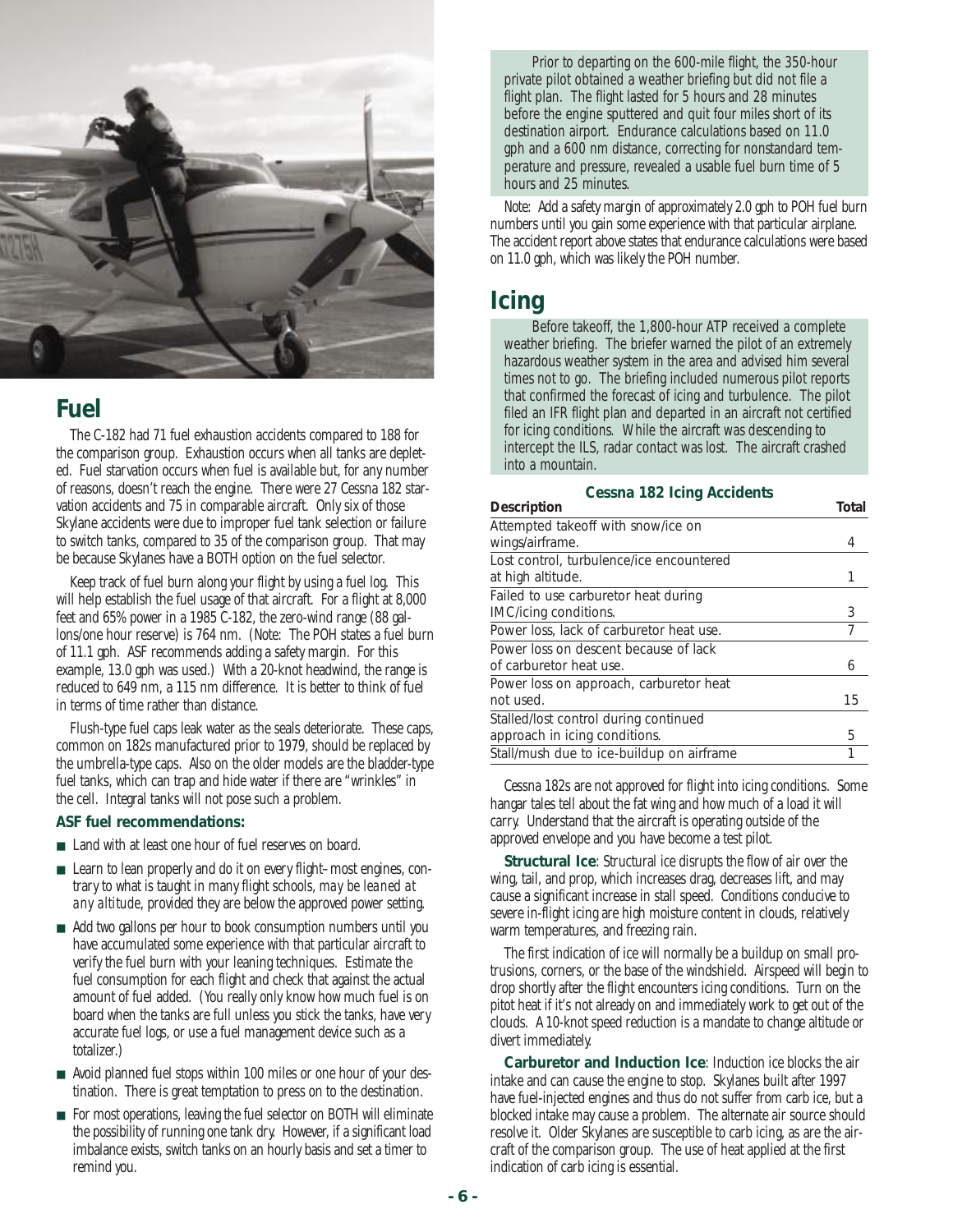Carb ice is not restricted to cold, cloudy days but can occur in clear air, high humidity, and temperatures as warm as 70 degrees F or higher. The temperature drops as much as 70 degrees F within the carburetor's throat. Follow the checklist, use carb heat whenever operating at reduced power, and be suspicious of carb ice when flying in clouds and rain. Many owners have installed a carburetor temperature gauge or ice detector device to warn them of the onset of carburetor icing conditions.

The Air Safety Foundation's Safety Advisor, *Aircraft Icing*, www.aopa.org/asf/publications/sa11.html, discusses both structural and carburetor/induction icing and how to fly safely when icing conditions are forecast.

# **Night**

The noninstrument-rated private pilot departed on a night cross-country in VMC along the East Coast. The airplane was observed on radar to climb to 2,500 feet and level off. Shortly after leveling off, the airplane descended at 500 fpm. It dropped off radar at 1,000 feet, but witnesses observed the airplane flying 150 feet above the water. During a left turn on this dark, moonless night, the airplane descended and struck the water. The NTSB cited spatial disorientation and the pilot's lack of instrument experience as factors in this accident.

Most night accidents for both the Skylane and comparison group occurred in VMC. That is probably because the majority of Skylane hours are flown in VMC (20.5 million out of 22.4 million). Only 1.7 Cessna 182 accidents per 100,000 night hours occurred in IMC, compared to the total number of 7.9 per 100,000 hours. Of the 1.7 night IMC accidents, only 0.2 were IFR in IMC (See Figure 6). That means that 1.5 out of 1.7 night IMC accidents per 100,000 night hours involved either a noninstrument-rated pilot or a rated pilot who was not on an IFR flight plan.

Most general aviation flying is during daylight hours and, not surprisingly, night flying skills may become rusty. ASF recommends regular night instruction to review aircraft and airport lighting, vision, fatigue, weather, spatial disorientation, obstruction clearance, takeoffs/landings, and emergencies. An instrument rating is highly recommended for night cross-country flying.

Your personal minimums should be more conservative at night. The FARs raise the basic night VFR weather minimums in Class G airspace to 3 statute miles, compared to only 1 mile during the day. Below 1,200 feet AGL, the distance from clouds increases from day VFR requirements of clear of clouds, to 500 feet below, 1,000 feet above, and 2,000 feet horizontal. East of the Mississippi, the transi-



#### **Figure 6. Night Accidents Per 100,000 Night Hours C-182**

tion areas around airports at 700 feet AGL effectively preclude night VFR flight when ceilings are below 1,500 feet, except in the airport traffic pattern (1000 feet AGL and 500 feet below the clouds). ASF recommends at least 5 nm visibility for night cross-country flights and a 2,000-foot ceiling in flat terrain. Mountainous terrain minimums should be at least a 5,000-foot ceiling and 10 miles. Ceiling and visibility frequently deteriorate at night as the temperature and dewpoint spread closes. *The weather between reporting points may be much worse than what is observed*.

Note: Basic VFR weather minimums are listed in FAR 91.155.

FAR 61.57 requires three night takeoffs and landings to a full stop, within the preceding 90 days, to be legal to act as pilot in command of an aircraft carrying passengers at night.

#### **Here are some specific things to be aware of at night:**

- Avoid bright lights at least 30 minutes before flying at night. If bright light is needed while flying, close one eye to preserve night vision in that eye.
- $\blacksquare$  Don't descend to pattern altitude before you are in the pattern  $$ descend over the airport. There may be obstructions in the area that cannot easily be seen at night. Instrument-rated pilots should use instrument approach procedures. Try to go to airports that have VASI or ILS and avoid unfamiliar short fields.
- Spatial disorientation. The horizon is less visible at night, and lights may create an artificial horizon. When a clear horizon is unavailable, trust your instruments. Your body may feel as if you're turning when you are actually in straight and level flight. Many pilots have gotten themselves in dangerous situations by ignoring the instruments.
- Weather and clouds are much harder to see at night. Get a full weather briefing, and update it while en route. Get and give pireps.
- Check the aircraft electrical system thoroughly. Does the aircraft have an annunciator to show when the alternator has failed? Typically, there will be only about one half hour from electrical system failure to battery depletion and darkness.
- Have more than one flashlight easily accessible in the cockpit.



# **Mechanical**

Of the 134 Cessna 182 and 308 comparable aircraft mechanical/ maintenance accidents, approximately 50 percent of each were due to powerplant/propeller issues. (See Figure 7). The fuel system and the landing gear/brakes caused 15 percent of the mechanical Skylane accidents each. However, with only 10 percent of all studied accidents attributable to mechanical issues, the aircraft are extremely reliable.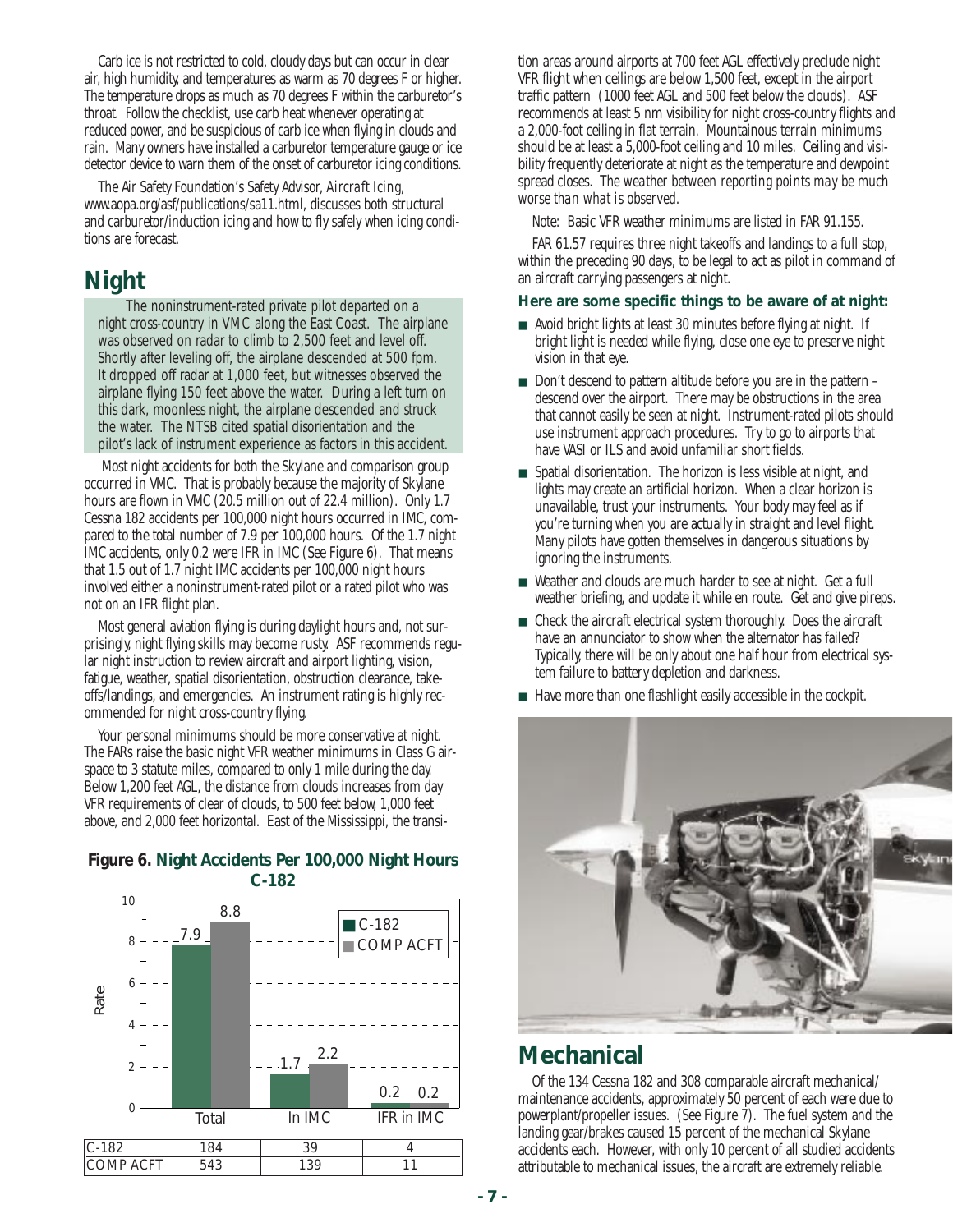

**Figure 7. System Involvement C-182**

The newer Cessna 182s contain some major mechanical changes. The new Skylane model C-182S, manufactured beginning in 1997, is powered by a fuel-injected, 230 hp Textron-Lycoming IO-540 engine, instead of the 230 hp Continental O-470s used in the past. The new engines are therefore not susceptible to carburetor ice. Induction icing is a possibility, but rare.

Another large change with the new aircraft is the number of fuel drains. There are now five under each wing, and two in the belly, whereas the older models had one sump under each wing and a fuel strainer drain under the belly.

There are several modifications available for the Skylane, which currently has 577 STCs in the FAA registry. Possible modifications include increased gross weights for earlier models (pre-1972), speed mods, increased horsepower, replacement of flush-type fuel caps, installing solid fuel tanks to replace the bladder-type (pre-1979), and adding a backup vacuum system. More information can be found online at www.aopa.org/pilot/features/skylane0012.html.

# **Takeoff**

Most takeoff accidents were due to improper takeoff procedures, such as failure to establish a positive climb rate, failure to attain takeoff/liftoff speed, improper trim setting, failure to maintain directional control, and premature rotation/liftoff. (See Figure 8). This includes 6.7 percent of the pilot-related Cessna 182 accidents and 9.7 percent of those for the comparison aircraft group. Other factors included inadequate runway, wind, gusts, high elevation, overweight, VFR in IMC, and fuel problems such as contaminated fuel, wrong fuel tank selected, and fuel exhaustion.

Factors affecting the safety of takeoff must be checked as part of your preflight procedure; for example, runway lengths, wind direction and speed, local weather, obstacles at each end of the runway(s), and condition of aircraft and pilot.

ASF recommends adding 50 percent to POH numbers, as a safety margin. For example, at 3,100 lb, sea level, and 20 degrees C, the distance to clear a 50-foot obstacle is 1,570 feet. With the safety margin included, that increases to 2,355 feet. Wind affects the takeoff distance by 10 percent for each nine knots of headwind and 10 percent for each two knots of tailwind. Use half the predicted headwind and double the predicted tailwind.

Abort the takeoff if an abnormal situation exists. It's always better to resolve problems on the ground rather than complicate a situation by becoming airborne.

**Figure 8. Critical Phase of Flight–Takeoff C-182**



The private pilot was on takeoff roll when he observed the aircraft would not rotate. The takeoff was aborted, but the aircraft overran the runway and nosed over. The pilot had not removed the control wheel lock prior to takeoff.



# **Wind**

The private pilot flew a normal approach in the Cessna 182, 70 mph with full flaps. The airplane crossed the runway threshold at 60 mph. The winds, according to the pilot, were gusty at touchdown. According to the airport manager, the winds were 90 degrees to the landing runway with a speed of approximately 45 mph. On touchdown the airplane lifted off the 1,735-foot runway. The second touchdown occurred with 100 to 150 feet of the runway remaining. The pilot was not able to stop the airplane before traveling off the departure end of the runway where the airplane nosed over. The demonstrated crosswind component of this aircraft was 12 mph with no flaps and 11 mph with full flaps.

The maximum demonstrated crosswind component for most Cessna 182 aircraft is 15 knots. Aerodynamically, the aircraft may be able to handle greater winds but most pilots should consider that as limiting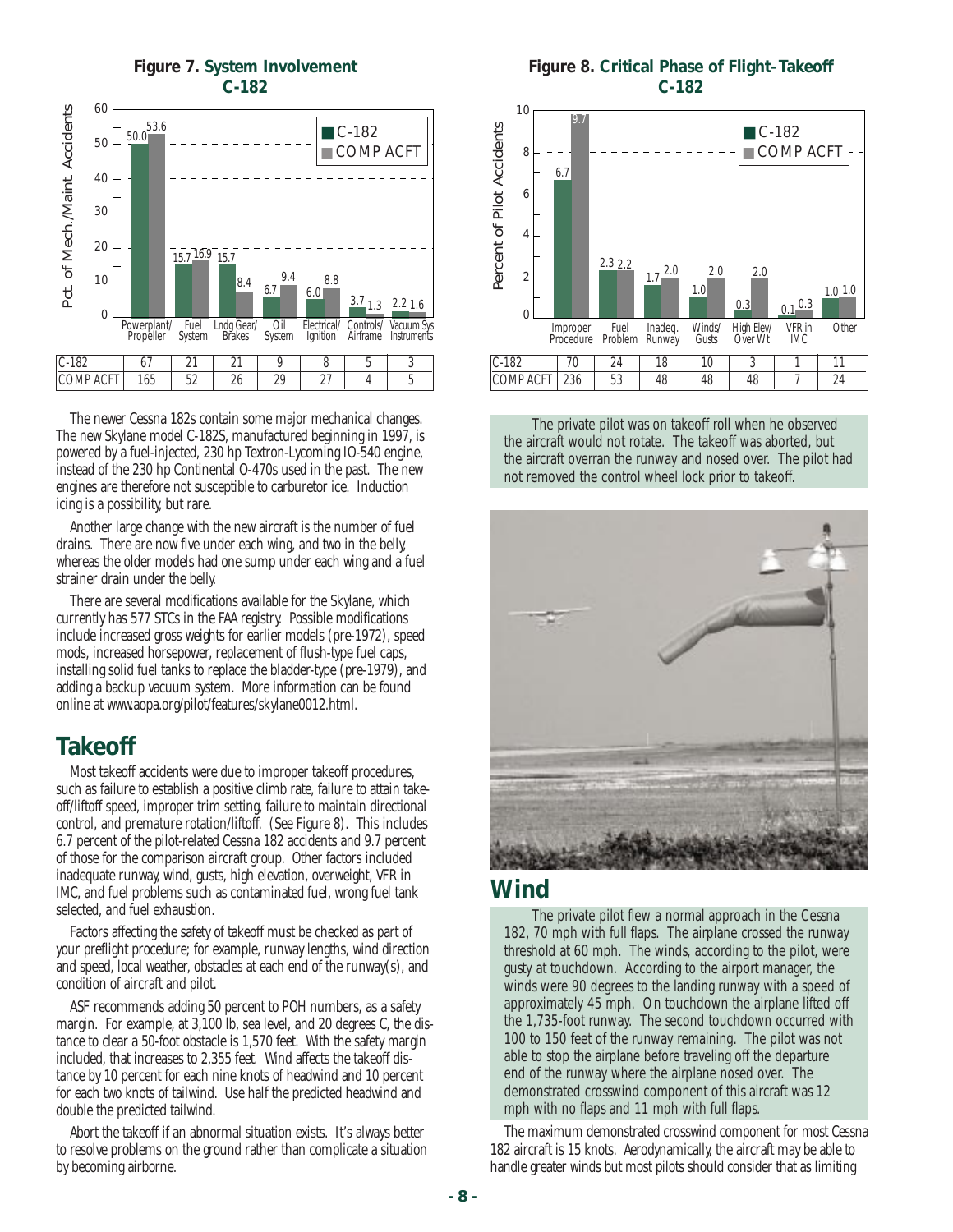until they are highly proficient in crosswinds and have had the opportunity to explore the aircraft's behavior on a long wide runway.

Section 4 of the POH suggests procedures for taking off and landing in crosswinds. Both should be performed with the minimum flap setting necessary for the field length.



# **Approach**

Almost 10 percent of pilot-related Skylane accidents occurred during approach, compared to approximately eight percent for the comparison group. (See Figure 9). Most of them occurred in VFR conditions, when most of the flying in these types of aircraft occurs. Transitioning pilots have to get used to thinking further ahead of the airplane when flying the Skylane. That may be the reason for it having more accidents during approach, a high workload phase of flight, than the comparison group. High performance aircraft like the 182 take a while to slow down, so pilots should reduce speed before entering the pattern.

#### **Below are some things to consider before beginning an approach:**

- Obstructions in the area
- Runway lengths
- Wind direction and speed
- Radio frequencies
- Sectional, approach charts, taxi diagrams
- Instrument pilots must additionally be aware of landing minimums and missed approach procedures.

Scan constantly for other traffic and monitor the CTAF. Be situationally aware. With the mix of VFR and IFR traffic at most airports, be prepared for nonstandard patterns.

Understand IFR terminology, to help in your situational awareness. VFR pilots should review this with an instructor. Understanding what is being communicated over the radio drastically minimizes confusion. For more information about terminology, communication, and flying at nontowered airports, view ASF's Safety Advisor, *Operations at Nontowered Airports*, online at www.aopa.org/asf/publications/sa08.pdf.

**Figure 9. Critical Phase of Flight–Approach C-182**



# **Landing**

Landing is the most accident-prone phase of flight for Cessna 182s and comparison aircraft, with 39 percent and 29 percent, respectively. For the 182, landing hard was the leading transgression. The Skylane had considerably more accidents landing hard than did the comparison group (12.7 percent of pilot-related C-182 accidents, compared to 5.7 percent). (See Figure 10). This may be due to the heavy feel of the elevator control, especially for pilots transitioning to the Skylane from lighter airplanes. Substantial trim is required during landing, but don't trim so much that you will not be able to handle a go-around. Trimming for 75 knots will require you to hold back pressure during landing, but won't require so much forward pressure on the controls during a go-around.

Note: Improper speed control and a forward CG (full fuel and two occupants) results in bent firewalls being very common during 182 landings, especially for pilots transitioning from lighter airplanes. Hard landing forces are transmitted through the gear and engine support structure to the firewall. ASF recommends a full load checkout as part of your Skylane familiarization. Pre-purchase inspections should include a close look at the firewall.

Remember to compensate for winds during landing. A tailwind of only four knots will increase landing distance by 20 percent. Include landing distance calculations as part of your preflight and add 50 percent to the book numbers.



#### **Figure 10. Critical Phase of Flight–Landing C-182**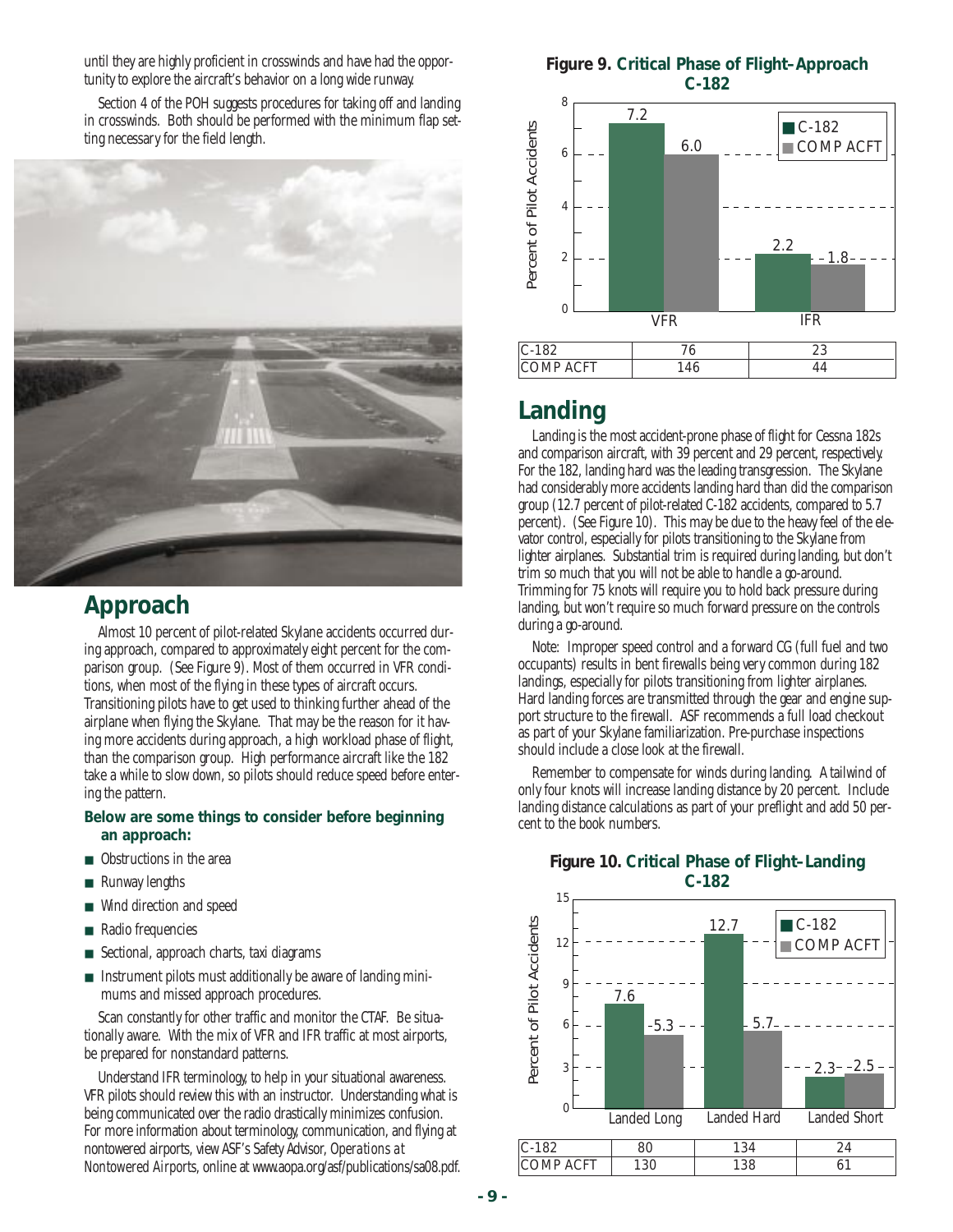# **Cessna 182 Skylane Test Questions**

The purpose of this open-book test is to familiarize the pilot with the Cessna 182 Skylane and its corresponding POH. **The 1985 Cessna Model 182R Skylane was chosen as the test airplane; answers given pertain to that aircraft. Refer to the POH for your aircraft as you complete the test.**

| 1. | Total fuel capacity is ________________ gallons. Total usable fuel is _____________ gallons.                                                                                        |  |  |  |  |  |  |  |
|----|-------------------------------------------------------------------------------------------------------------------------------------------------------------------------------------|--|--|--|--|--|--|--|
| 2. | What is the recommended fuel grade?                                                                                                                                                 |  |  |  |  |  |  |  |
| 3. | How should the fuel selector be positioned to ensure the maximum fuel load?                                                                                                         |  |  |  |  |  |  |  |
| 4. | What is the endurance with a 45-minute reserve at a cruise altitude of 10,000 feet at standard temperature? Include start-up, taxi, takeoff, and<br>climb fuel.                     |  |  |  |  |  |  |  |
|    | With full tanks at 65% power: ____________<br>With 65 gallons at 65% power: _____________                                                                                           |  |  |  |  |  |  |  |
| 5. | Do not operate on less than _______________ quarts of oil. Fill to _____________ quarts for normal flights of less than 3 hours, and ______________<br>quarts for extended flights. |  |  |  |  |  |  |  |
| 6. | What is the recommended oil type and viscosity?                                                                                                                                     |  |  |  |  |  |  |  |
| 7. | What is the maximum landing weight? _____________                                                                                                                                   |  |  |  |  |  |  |  |
| 8. | How much payload will your airplane carry with maximum fuel? _____________ Ib                                                                                                       |  |  |  |  |  |  |  |
| 9. | How much fuel can you carry with the following payload? __________<br>Front seats: 400 lb<br>Rear seats: 200 lb<br>Baggage: 150 lb                                                  |  |  |  |  |  |  |  |
|    | 10. What is the CG range? ___________                                                                                                                                               |  |  |  |  |  |  |  |
|    | 11. What is the distance required to clear a 50-foot obstacle during takeoff under the following conditions:<br>3,100 lb, 7,000 feet, 80 degrees F                                  |  |  |  |  |  |  |  |
|    | 12. What are the rate of climb and airspeed at 3,100 lb, 8,000 feet, OAT 20 degrees C? _________                                                                                    |  |  |  |  |  |  |  |
|    | 13. What are the fuel consumption and TAS at standard temperature for<br>2300 rpm, 65% power, at 7000 feet?<br>Fuel consumption ___________<br>$\mathsf{TAS} \_\_\_\_\_\_\_\_$      |  |  |  |  |  |  |  |
|    | 14. What is the maximum demonstrated crosswind velocity? ____________ knots<br>(This number is noted only in newer POHs. It is not considered limiting.)                            |  |  |  |  |  |  |  |
|    | 15. What is the maneuvering speed (Va) at max gross weight? ____________                                                                                                            |  |  |  |  |  |  |  |
|    | 16. What limitation applies to the fuel selector valve during takeoffs and landings? __________                                                                                     |  |  |  |  |  |  |  |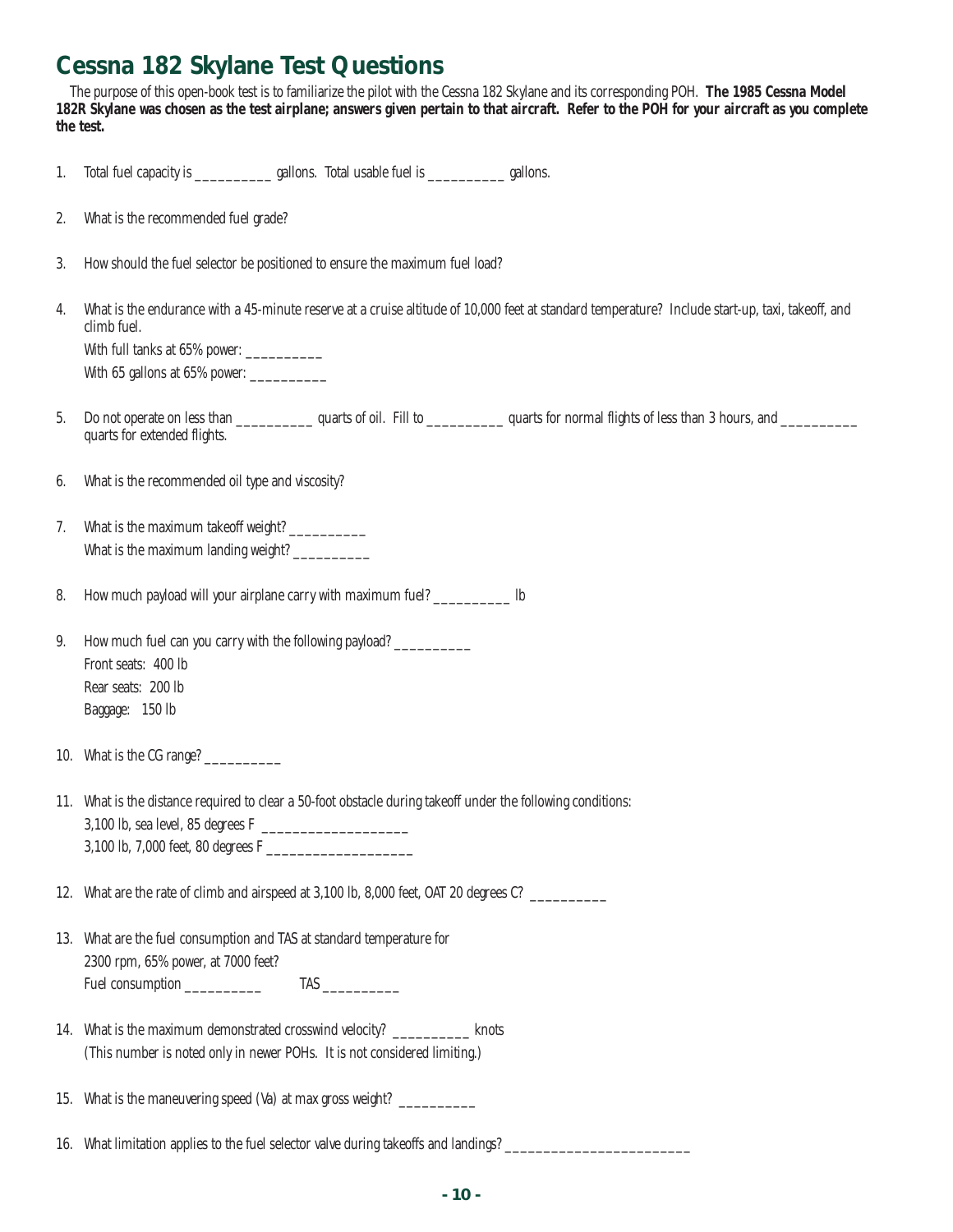- 17. What is the best glide speed at maximum gross weight? \_\_\_\_\_\_\_\_\_\_ KIAS At 2,600 lb? \_\_\_\_\_\_\_\_\_\_ KIAS
- 18. What are the indications of a vacuum system failure?
- 19. Which instruments/systems would be affected by a complete vacuum failure?
- 20. List the number of fuel drains and locations.
- 21. How is carburetor ice detected?
- 22. What is the procedure to remove carb ice?
- 23. What are the indications that the alternator has failed? How would you attempt to bring it back online? What is the procedure if unable to restore the alternator?
- 24. Which instruments will be inoperative with a dead battery?
- 25. The speeds and flaps settings for takeoffs and landings are: Normal takeoff \_\_\_\_\_\_\_\_\_\_\_\_\_\_ Flaps \_\_\_\_\_\_\_\_\_\_\_ Normal landing \_\_\_\_\_\_\_\_\_\_\_\_ Flaps \_\_\_\_\_\_\_\_\_ Short-field takeoff \_\_\_\_\_\_\_\_\_\_\_\_\_ Flaps \_\_\_\_\_\_\_\_\_\_\_ Short-field landing \_\_\_\_\_\_\_\_\_\_\_\_\_ Flaps \_\_\_\_\_\_\_\_\_\_
- 26. What is the emergency descent procedure?
- 27. List the following indicated airspeeds:

Rotation, Vr \_\_\_\_\_\_\_\_\_\_

- Never exceed, Vne \_\_\_\_\_\_\_\_\_\_\_
- Maximum flaps extended, Vfe \_\_\_\_\_\_\_\_\_\_\_\_\_
- Stall, clean configuration, Vs \_\_\_\_\_\_\_\_\_\_\_\_\_
- Stall, full flaps, Vso \_\_\_\_\_\_\_\_\_\_\_\_\_
- Normal operating, Vno \_\_\_\_\_\_\_\_\_\_\_\_
- Best angle of climb, Vx \_\_\_\_\_\_\_\_\_\_\_\_
- Best rate of climb, Vy \_\_\_\_\_\_\_\_\_\_\_\_
- 28. What is the normal full flaps approach speed?
- 29. What is the procedure for a go-around?
- 30. What is the procedure following an inflight engine failure?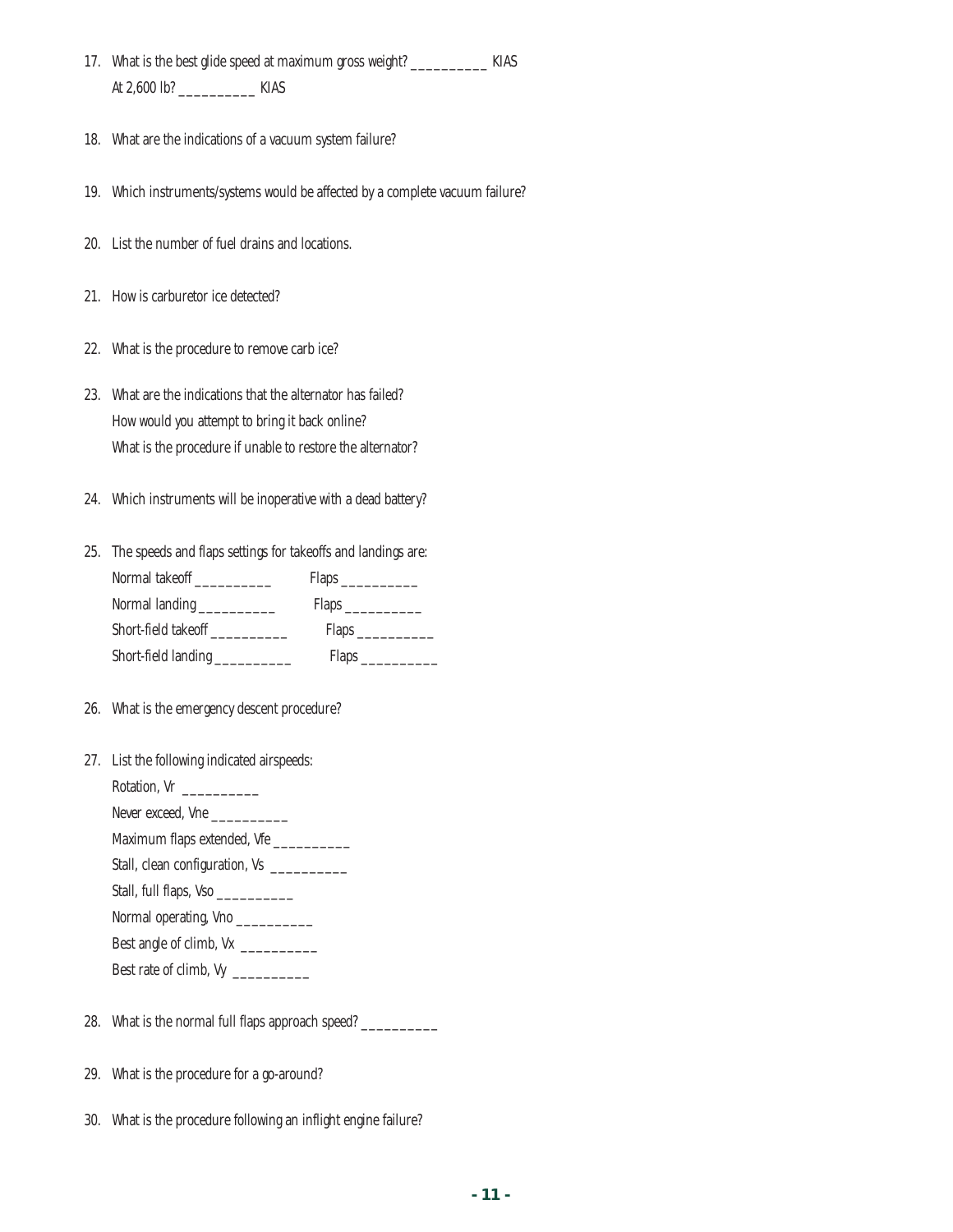# **Answers to Cessna 182 Skylane Test Questions**

- 1. Total fuel capacity is 92 gallons. Total usable fuel is 88 gallons. Refer to POH, Section 1, General.
- 2. The recommended fuel grade is 100LL grade aviation fuel (blue) or 100 grade aviation fuel (green). Refer to POH, Section 2, Limitations.
- 3. To ensure maximum fuel capacity when refueling and minimize cross-feeding when parked on a sloping surface, place the fuel selector valve in either the LEFT or RIGHT position. Refer to POH, Section 2, Limitations.
- 4. The endurance, including start-up, taxi, takeoff, and climb, with a 45-minute reserve at a cruise altitude of 10,000 feet at standard temperature is: With full tanks at 65% power: 6.8 hours With 65 gallons at 65% power: 4.7 hours Refer to POH, Section 5, Performance.
- 5. The minimum oil capacity is nine quarts. Fill to 10 quarts for normal flights of less than three hours. For extended flight, fill to 12 quarts. Refer to POH, Section 7, Airplane & Systems Descriptions or Section 8, Handling, Service, & Maintenance.
- 6. The recommended oil type and viscosity is MIL-L-6082 aviation grade straight mineral oil during the first 25 hours, and ashless dispersant oil conforming to Continental Motors Specification MHS-24 and all revisions thereto after the first 25 hours. Refer to POH, Section 1, General or Section 8, Handling, Service, & Maintenance.
- 7. The maximum takeoff weight is 3,100 lb. The maximum landing weight is 2,950 lb. Refer to POH, Section 1, General.
- 8. The airplane will carry 772 lb payload with maximum fuel. Refer to POH, Section 6, Weight & Balance/Equipment List.
- 9. You can carry full fuel (92 gallons) with the 750 pounds of payload. Refer to POH, Section 6, Weight & Balance/Equipment List
- 10. The CG range is 33.0 inches–46.0 inches. Refer to POH, Section 2, Limitations.
- 11. The distance required to clear a 50-foot obstacle during takeoff under the following conditions: 3,100 lb, sea level, 85 degrees F: 1,680 feet 3,100 lb, 7,000 feet, 80 degrees F: 3,498 feet Refer to POH, Section 5, Performance.
- 12. The rate of climb and airspeed at 3,100 lb, 8,000 feet, OAT 20 degrees C is 380 fpm at 76 KIAS. Refer to POH, Section 5, Performance.
- 13. The fuel consumption and TAS are 11.2 gph and 132 KTAS. Refer to POH, Section 5, Performance.
- 14. The maximum demonstrated crosswind velocity is 15 knots. Refer to POH, Section 4, Normal Procedures.
- 15. The maneuvering speed at max gross weight is 111 KIAS. Refer to POH, Section 2, Limitations or Section 4, Normal Procedures.
- 16. During takeoffs and landings, the fuel selector valve handle must be in the BOTH position. (Operation on either left or right tank is limited to level flight only.) Refer to POH, Section 2, Limitations.
- 17. The best glide speed at maximum gross weight is 76 KIAS. The best glide speed at 2,600 lb is 70 KIAS. Refer to POH, Section 3, Emergency Procedures.
- 18. A vacuum system failure will be indicated by a low vacuum warning light on the annunciator panel. The DG and attitude indicator will be inoperative, and the suction gauge will be indicating out of normal operating range  $(4.5<sup>n</sup> - 5.4<sup>n</sup>)$ . Refer to POH, Section 3, Emergency Procedures and Section 7, Airplane & Systems Descriptions.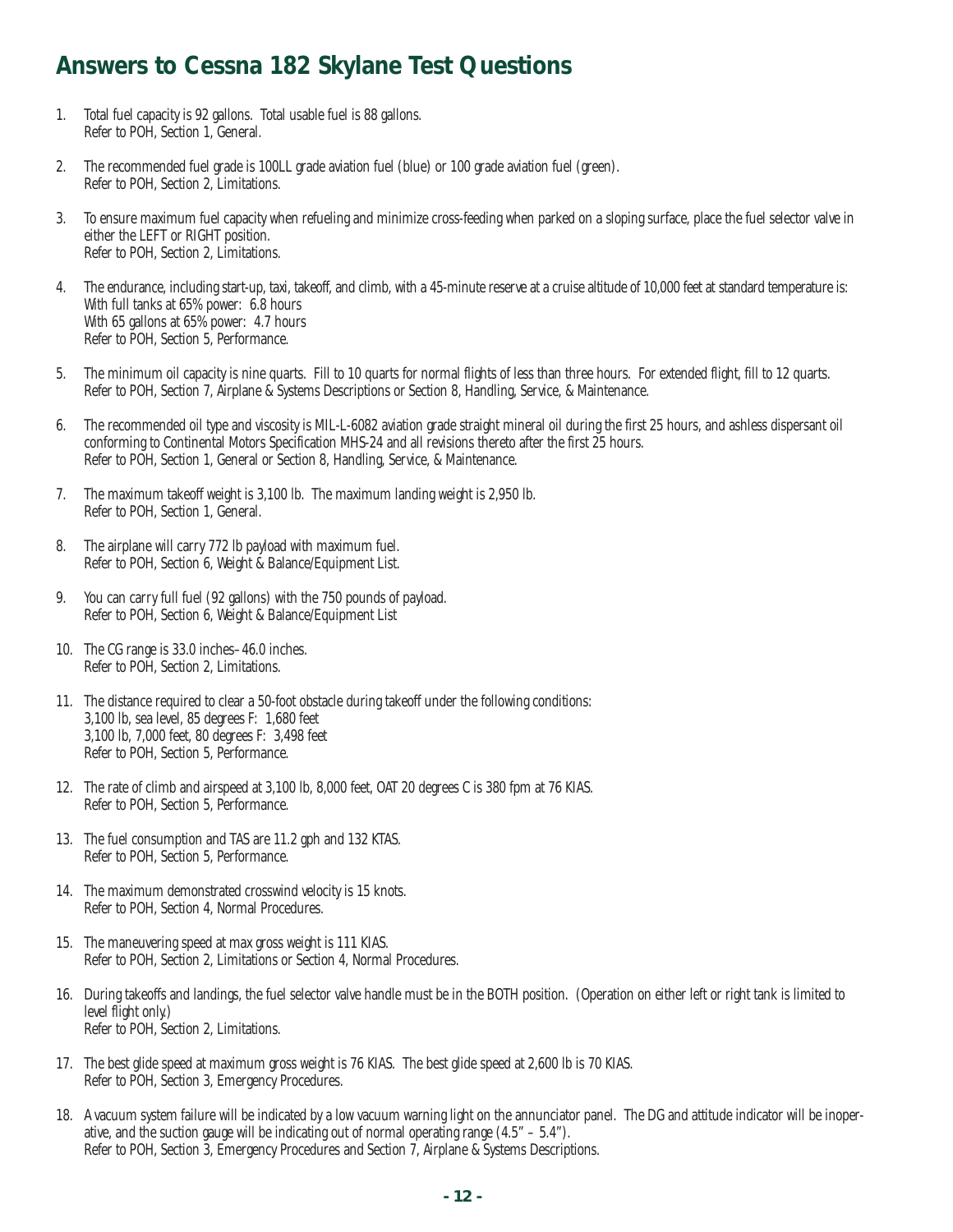- 19. A complete vacuum failure would affect the DG and attitude indicator. Refer to POH, Section 3, Emergency Procedures.
- 20. There are 3 fuel drains: one under the right wing, one under the left wing, and one under the nose. Refer to POH, Section 4, Normal Procedures.
- 21. Carb ice is detected by an unexplained drop in MP, and eventual engine roughness may result. Refer to POH, Section 3, Emergency Procedures.
- 22. Remove carb ice by applying full throttle and pulling the carb heat knob out until the engine runs smoothly. Then remove carb heat and adjust the throttle. (Note: It is normal for the engine to run rough as the carb heat begins working–the engine will smooth out again once the carb ice has been removed.) Refer to POH, Section 3, Emergency Procedures.
- 23. An alternator failure is indicated by a low voltage warning light, and a discharge rate on the ammeter. To bring the alternator back online, turn the avionics switch OFF, check that the ALT circuit breaker is in, turn the master switch OFF, then turn the master switch ON. If unable to restore the alternator, minimize the drain on the battery and land as soon as possible. Refer to POH, Section 3, Emergency Procedures.
- 24. The turn coordinator will be inoperative if the aircraft has a dead battery. Refer to POH, Section 7, Airplane and Systems Descriptions.
- 25. The speeds and flap settings for takeoffs and landings are: Normal takeoff – rotate 50 KIAS, climb 80 KIAS – Flaps up Normal landing – 60-70 KIAS – Flaps down Short-field takeoff – rotate 50 KIAS, climb 59 KIAS – Flaps 20º Short-field landing – 61 KIAS – Flaps down Refer to POH, Section 4, Normal Procedures.
- 26. The emergency descent procedure is to put the mixture full rich, carb heat on, and reduce power for a 500-800 fpm descent. Adjust the trim for an 80 KIAS descent and keep hands off the control wheel. Monitor the turn coordinator and make corrections with the rudder. Adjust rudder trim if needed. Resume normal cruising flight at the completion of the descent. Refer to POH, Section 3, Emergency Procedures.
- 27. List the following indicated airspeeds:

| Rotation, Vr                                                           | 50 KIAS              |  |  |  |
|------------------------------------------------------------------------|----------------------|--|--|--|
| Never exceed, Vne                                                      | 179 KIAS             |  |  |  |
| Maximum flaps extended, Vfe                                            | 95 KIAS (full flaps) |  |  |  |
| Stall, clean configuration, Vs                                         | 50 KIAS              |  |  |  |
| Stall, full flaps, Vso                                                 | 40 KIAS              |  |  |  |
| Normal operating, Vno                                                  | 143 KIAS             |  |  |  |
| Best angle of climb, Vx                                                | 59 KIAS              |  |  |  |
| Best rate of climb, Vy                                                 | 81 KIAS              |  |  |  |
| Refer to POH, Section 2, Limitations and Section 4, Normal Procedures. |                      |  |  |  |

- 28. The normal full flaps approach speed is 60-70 KIAS. Refer to POH, Section 4, Normal Procedures.
- 29. The procedure for a go-around is: power 2,400 rpm, carburetor heat cold, retract the flaps to 20 degrees and climb at 55 KIAS, retract the flaps to full up after reaching 70 KIAS, open cowl flaps. Refer to POH, Section 4, Normal Procedures.
- 30. Following an engine failure in flight, attempt to restart using the following procedures: maintain 75 KIAS, carburetor heat ON, fuel selector valve - BOTH, mixture - RICH, ignition switch - BOTH (or START), primer - IN and LOCKED.

If that is unsuccessful, prepare for an emergency landing. Maintain 75 KIAS, secure seat belts/shoulder harnesses, mixture - IDLE CUT-OFF, fuel selector - OFF, ignition switch - OFF, flaps as required, master switch - OFF, doors unlatch prior to touchdown, apply brakes heavily. Refer to POH, Section 3, Emergency Procedures.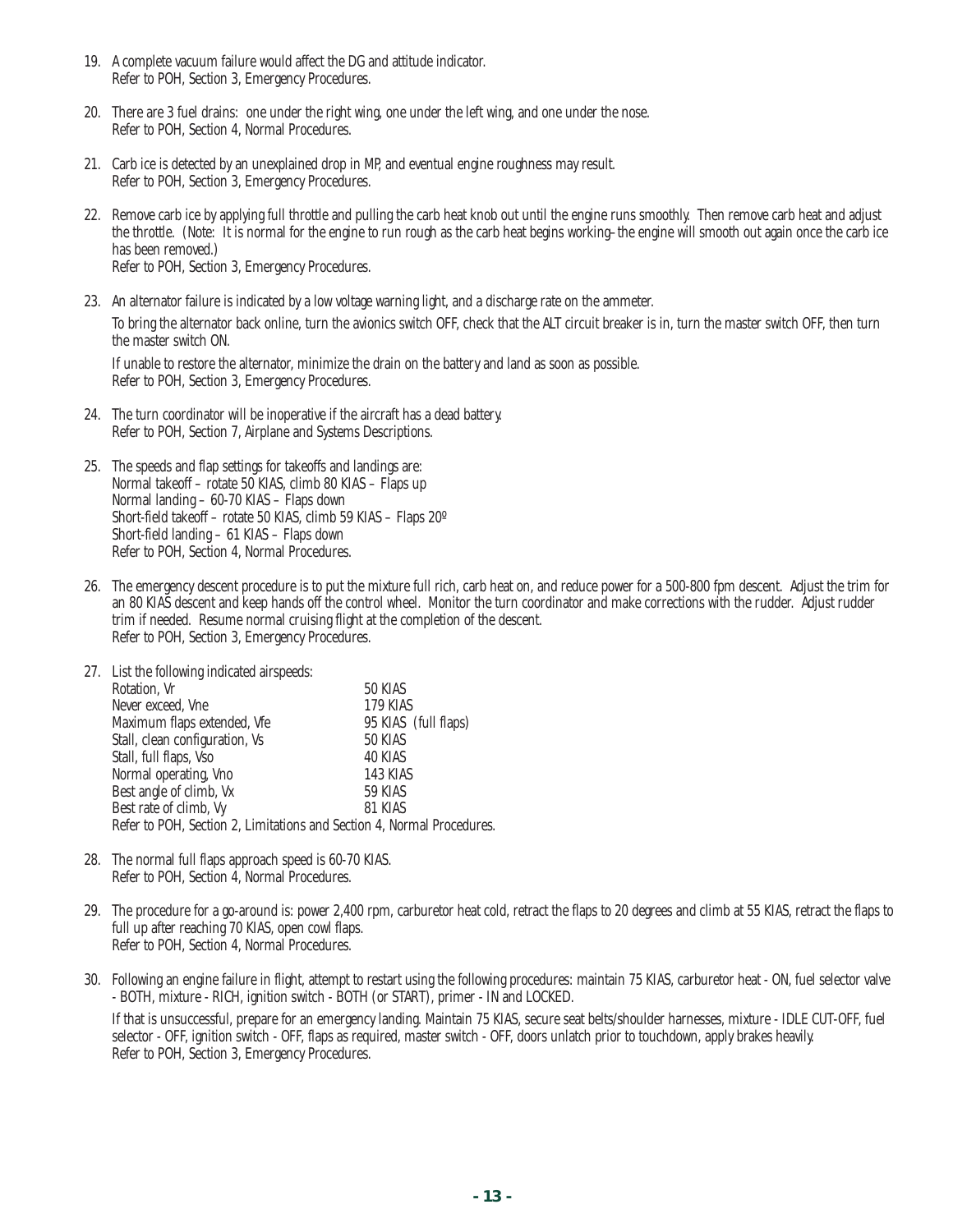# **Cessna Skylane Training Course Outline**

### INTRODUCTION

This outline is a training guide for pilots and flight instructors. Because of variables involving pilot experience and proficiency, the training should be flexible. For example, a thorough discussion of IFR procedures and regulations is recommended for pilots who are not current. For more proficient pilots this much instruction may not be necessary and training should be adjusted accordingly.

Pilots should perform all tasks to practical test standards (PTS) and receive, at the satisfactory conclusion of training, a flight review endorsement and, if instrument-rated, an instrument proficiency check.

This training course outline is divided into four blocks of instruction. The first block, consisting of two hours ground orientation, concentrates on the C-182, its systems, and pilot procedures. The second block reviews normal and emergency VFR procedures and elementary IFR procedures. The third block reviews instrument flight operations, and the fourth block concentrates on cross-country flight. The time required to complete this training will vary with pilot proficiency and experience. Average time to complete each block is indicated below.

# **Block 1: Ground Orientation**

The pilot will thoroughly review the *Pilot's Operating Handbook* and all documents covering modifications to the aircraft and electronic equipment installed. In-cockpit familiarization will be accomplished and C-182 accident history will be discussed. The pilot will review normal and emergency operations, calculate weight and balance, and calculate takeoff and landing performance data.

## Ground: 2.0 hours

Pilot

- Certificates, ratings, and currency
- High performance endorsement, if needed

#### Airplane and Systems

- Flight controls
- Installed instruments, avionics, and autopilot
- Landing gear and hydraulic system
- Brakes
- Seats, seat belts, and doors
- Engine and engine instruments
- Propeller
- Fuel system
- Electrical system, ground service plug
- Lighting systems
- Environmental control system
- Pitot-static system and instruments
- Vacuum system and instruments
- Supplemental oxygen system, if installed

#### Aircraft Inspections and Handling

- Required inspections
- Ground handling
- Fueling
- Oil, hydraulic, oxygen replenishment

#### **Performance**

- Use of performance charts
- Takeoff distance, time, fuel, and distance to climb charts
- Cruise performance charts
- Range and endurance charts
- Landing distance charts

#### Weight and Balance

- Review of aircraft equipment list
- Determination of weight and balance from sample loading situations

### Limitations

- Airspeeds
- Powerplant
- Fuel system
- Operating instrument indications

Normal Procedures

- Speeds for normal operation
- Preflight inspection
- Engine start and runup
- Taxiing
- Normal, short-field, soft-field, and crosswind takeoffs
- Normal and maximum performance climbs
- Cruising flight
- Descents
- Normal, short-field, soft-field, and crosswind landings
- Balked landings and go-arounds
- Flap retraction procedures
- After landing, securing the aircraft

#### Emergency Procedures

- Airspeeds for emergency operations
- Engine failure procedures
- Emergency and precautionary landings
- Fires
- Icing
- Vacuum, pitot, and static system failures
- Electrical system malfunctions
- Emergency descents
- Inadvertent door opening in flight

#### Troubleshooting

- Autopilot and electric trim malfunctions
- Relationship of vacuum failures to autopilot operation
- Electrical system and what to do if charging system fails
- Load shedding and estimated time of usable battery life
- Hung starter indications and remedies
- Emergency checklists
- Relationship between EGT, if so equipped, and fuel flow on climb and cruise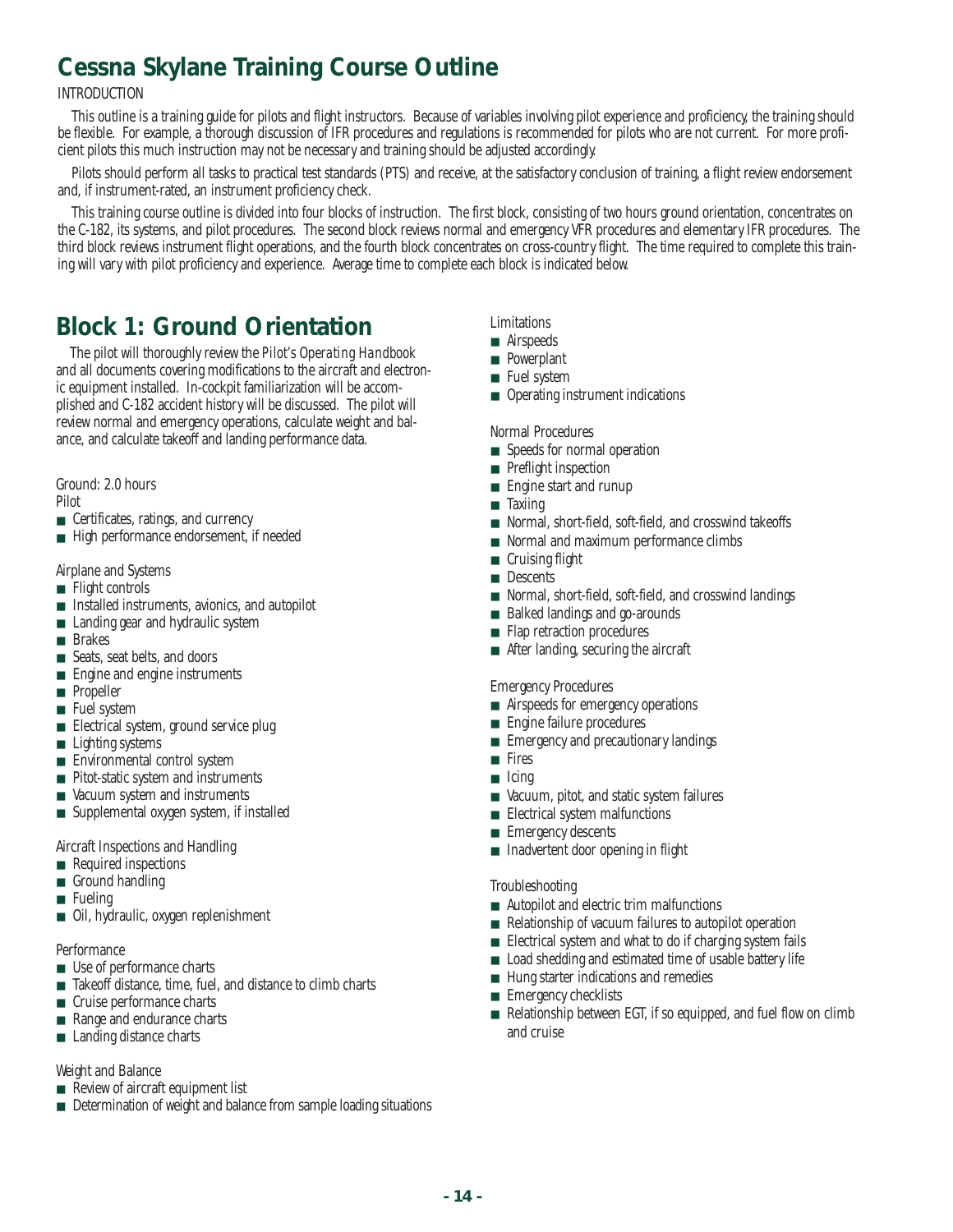# **Block 2: General Flight Operations**

The pilot will become acquainted with the Cessna 182 aircraft. Preflight, in-flight, and postflight operations will be discussed and practiced.

Ground: 1.0 hour Weight and Balance Calculation Review of Normal and Emergency Procedures Determination of PIC and Transfer of Control

Flight: 2.5 hours Preflight Operations

- Takeoff, climb, and landing performance calculations
- Preflight line check
- Starting: Normal Hot External power
- Pretakeoff runup and checks

Takeoff Operations

- Normal
- Rejected
- Crosswind
- Instrument
- Short-field
- Soft-field

Airwork

- Climbs
- Turns
- Slow flight
- Approaches to stalls/full stalls
- Steep turns
- Cruise configuration
- Approach/landing configuration

Instrument

- Turns, climbs, descents
- Slow flight
- Unusual attitude recovery
- Recovery from approaches to stalls

Emergency Procedures

- Engine failure
- Fire in flight
- Induction ice
- Alternator failure
- Vacuum pump failure

Landings

- Normal
- Crosswind
- No flap
- Short-field
- Soft-field
- Balked (go-around)
- Failed engine

# **Block 3: IFR Operations**

The pilot will review the requirements, regulations, and procedures for IFR flight operations.

Ground: 1.5 hours

Requirements for Instrument Flight

- Pilot
	- Certificates, ratings, and currency
	- High performance endorsement, if needed
	- Six-month currency
	- 90-day currency
- Aircraft
	- Required equipment
	- Equipment certification
	- RNAV/Loran/GPS
	- Autopilot/Flight Director
	- Other
- Periodic Inspections
	- Transponder
	- Pilot-static system
	- ELT
	- Annual/100 Hour
	- ADs/Service Bulletins
	- Recommended service intervals
	- Preflight line inspection

#### FARs for Instrument Flight

- Flight plan/clearance required
- Compliance with ATC instructions
- Alternate criteria
- Lost communication procedures
- Required reporting points
- PIC authority and responsibility

#### **Charts**

- SIDs / STARs
- Low altitude en route
- Instrument approach procedures

#### Preflight Briefing

- Lesson content
- Instructor/pilot roles and responsibilities
- Transfer of control
- Collision avoidance procedures

#### Flight: 1.5 hours

- Clearance Copy, Accurate Readback
- Accurate copy and readback
- Proper nav and com radio configuration
- SID, if appropriate

Note: If ATC clearance is not available, instructor will issue clearance containing all elements of a standard departure clearance.

#### Pretakeoff

- Checklist use
- Instruments
- Avionics
- Charts
- Departure procedure review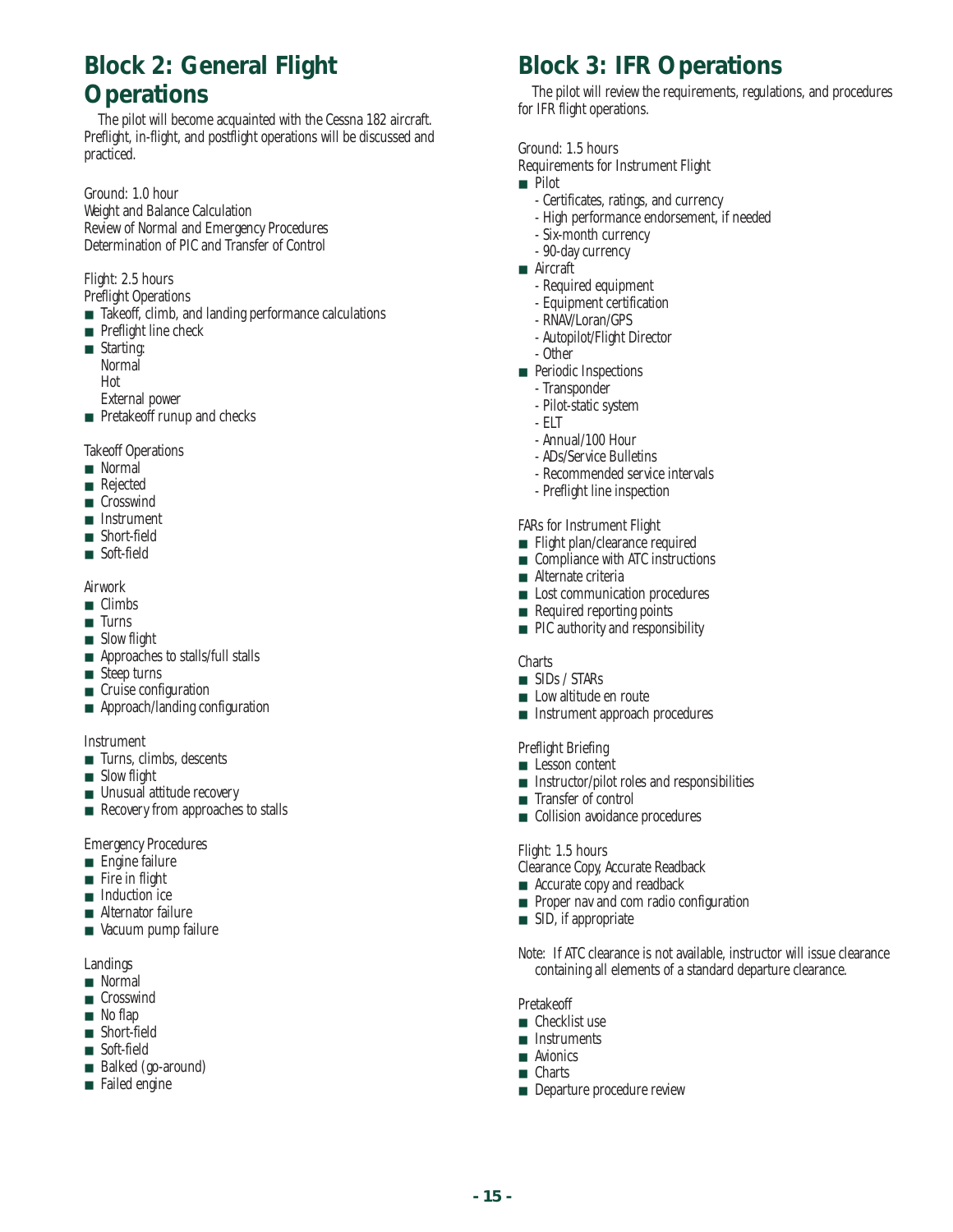#### Departure

- Heading and altitude
- Route interception
- Amended clearance
- Climb and cruise checklists

### Holding

- Holding clearance copy and readback
- Aircraft configuration prior to holding fix
- Entry procedure
- ATC reporting

### NDB Approach

- Approach clearance
- Checklist, aircraft configuration
- Tracking, orientation, altitude, MDA
- Interception of bearings
- Timing, MAP
- ATC coordination

### Missed Approach

- Climb, heading, altitude
- Course interception
- Climb checklist
- ATC and CTAF

DME Arc Approach, if available

- Arc interception
- Orientation
- Radial identification
- ATC and CTAF

### VOR Approach

- Approach clearance
- Checklist, aircraft configuration
- Tracking, orientation, altitude, MDA
- Timing, MAP identification
- ATC and CTAF

### GPS Approach

- Approach clearance
- Approach programming
- Approach arm
- Missed approach
- ATC and CTAF

### Circling Approach

- Altitude
- Distance from airport
- Traffic avoidance
- Missed approach procedure
- ATC and CTAF

### ILS Approach

- Approach clearance
- Aircraft configuration
- Tracking, orientation
- Altitudes, DH
- MAP procedure ■ ATC and CTAF
- Partial-Panel Approach
- Approach clearance
- Checklist, aircraft configuration
- Orientation
- Altitudes, MDA
- ATC and CTAF

### Inoperative Equipment

- Lost communication - Route and altitude
	- Position reporting
- Lost Navigation Equipment
- Revised minimums - ATC report
- Alternator Failure
	- Load shedding
	- Flight plan revision
	- ATC notification and coordination

### Emergency Procedures

- Engine failure
- Airframe ice
- Vacuum pump/gyro failure
- Fire
- ATC notification and coordination

# **Block 4: Cross-Country IFR/VFR Operations**

The pilot will gain understanding of the elements of cross-country flight and demonstrate proficiency in IFR and/or VFR cross-country operations.

Ground: 1.0 hours

- The Flight Environment
- Airspace
- FAR Part 91

Weather

- The atmosphere
- Winds and clear air turbulence
- Clouds and thunderstorms
- Icing
- Weather products and services available for pilot use

### Flight Planning and Navigation

- Fuel: wind and ATC routings
- Navigation
- Charts
- Navaids
- Planned descents

#### Physiological Training

- Respiration
- Hypoxia
- Vision

#### Emergency Operations

- In-flight fire
- Turbulence
- Thunderstorms
- Ice

**- 16 -**

■ Use of autopilot to assist in some emergency situations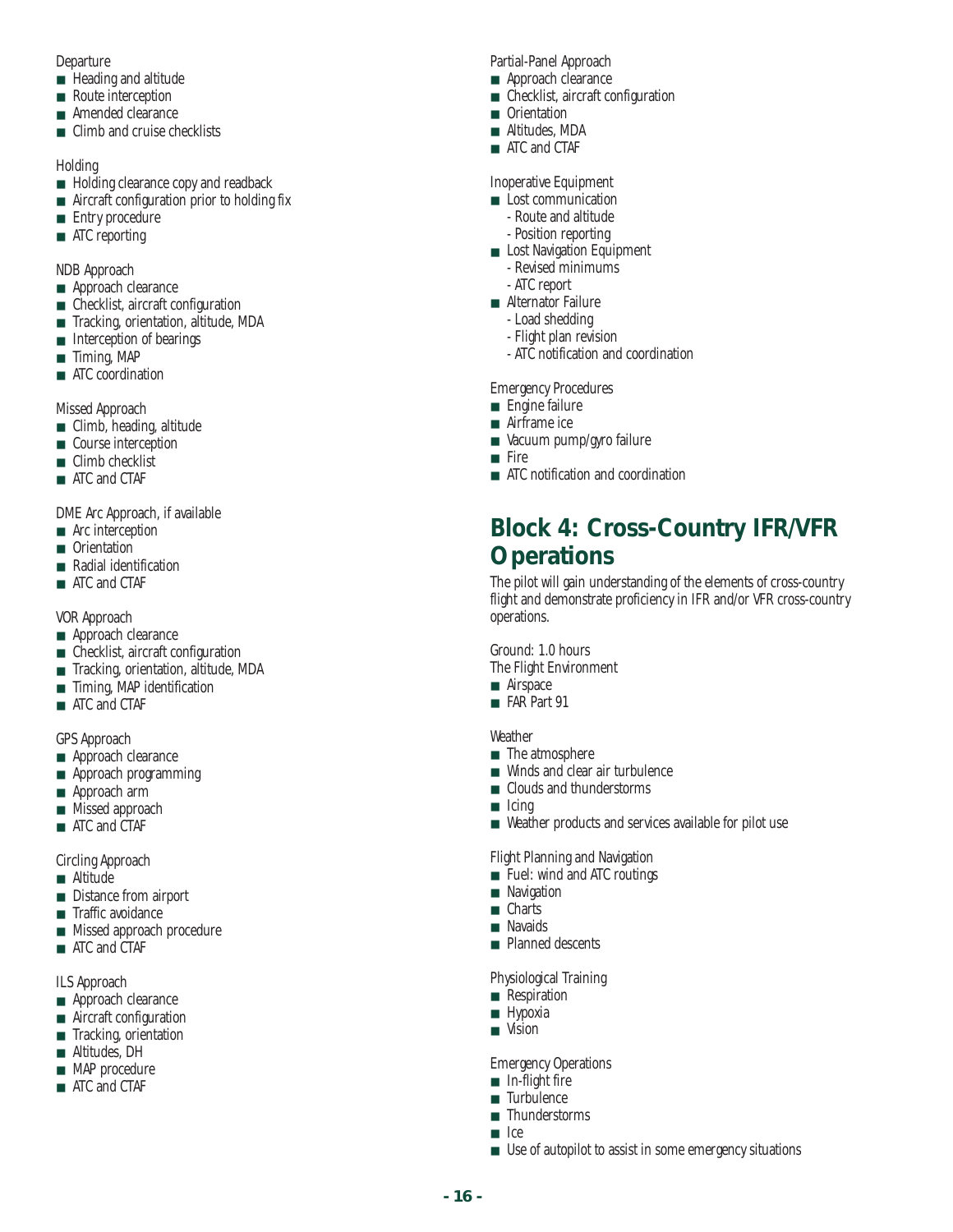### Flight: 1.5 hours Preflight Briefing

- Line check
- Charts, documents
- Checklist use
- Clearance copy and readback

### Departure

- Checklist ■ SID, if appropriate
- 

### Climb

■ Checklist

### Cruise

- Checklist
- Power setting
- Mixture setting

### Emergencies

- Emergency descent (discussion only)
- Alternator failure
- Load shedding
- Flight plan change ■ ATC coordination
- In-flight fire
- Checklist use

### Descent

### ■ Planning

- Engine temperature monitoring
- Airspeed
- STAR, if appropriate

### Approach and Landing

■ Checklist use



© Copyright 2001, AOPA Air Safety Foundation 421 Aviation Way • Frederick, Maryland 21701 Phone: (800) 638-3101 • Internet: www.aopa.org/asf • Email: asf@aopa.org Publisher: Bruce Landsberg • Editors: John Steuernagle, Kathleen Roy, Steve Ells Statistician: John Carson • Data Analyst: Dorsey Shipley

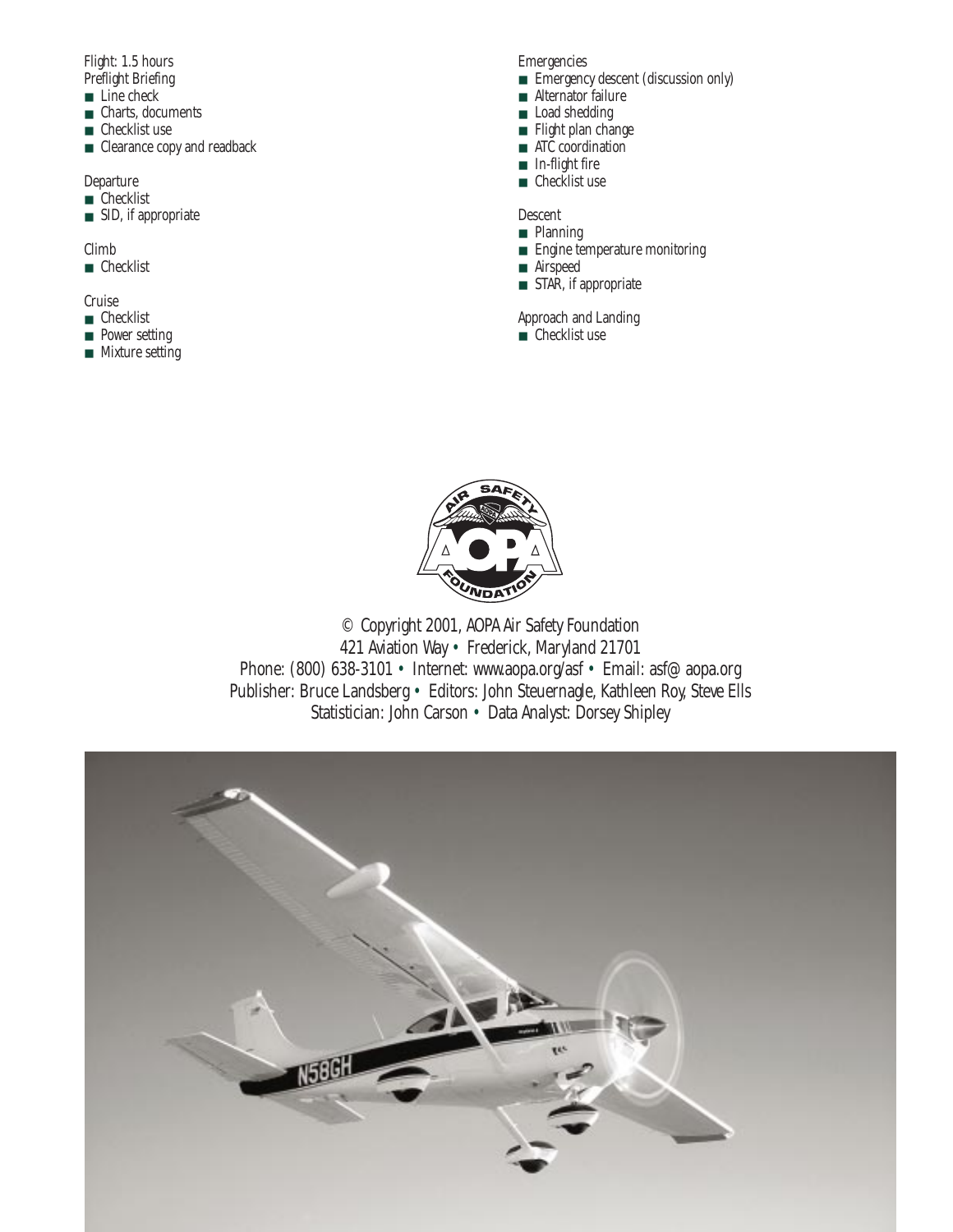### **AOPA Air Safety Foundation** General Aviation's Partner for *"Safe Pilots. Safe Skies."*

 $\bigcirc$ 

O

The Air Safety Foundation is a 501(c)(3) nonprofit organization chartered in 1950 whose mission remains "to save lives and promote accident prevention through pilot education."

Publications such as this one just reviewed are a direct result of this mission.

Every effort is made to keep the nation's 630,000 general aviation pilots informed of issues that promote their well-being.

This effort comes at great cost to the Foundation. Your philanthropic support today will help the organization continue the true meaning of our motto, "*Safe Pilots. Safe Skies.*"

Gifts to the Foundation qualify for the federal charitable deduction and take many forms, including cash, appreciated stock, insurance, pledges, real estate, and personal property.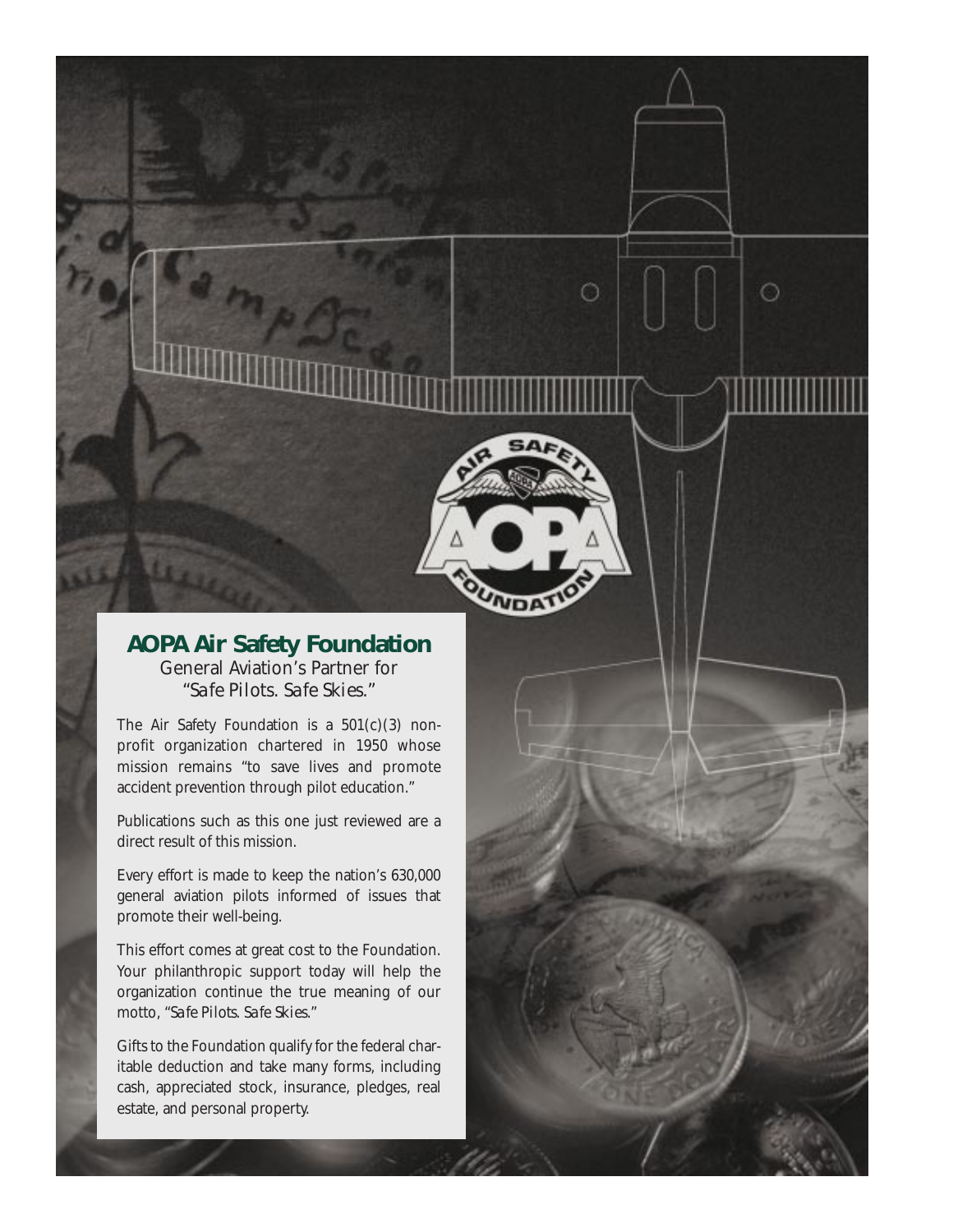

# Air Safety Foundation *at-a-glance*



# Renew Your CFI Certificate

The Air Safety Foundation is the only non-profit organization offering Flight Instructor Refresher Clinics (FIRCs). Take the easy approach to renewal with a convenient, interactive, 2-day weekend course. You'll talk with fellow CFIs and learn new things from top aviation professionals. You'll get a complete FIRC course kit filled with valuable information and tools you need to improve your flight instruction skills.

- **Renew up to 3 months in advance**
- **We will process your paperwork with the FAA at no additional cost**
- **Learn from the top-flight instructors**
- **Receive the best course kit in the industry**

CALL 1-800-638-3101, or visit www.aopa.org/asf for FIRC schedules and online registration.

# Pinch Hitter® Ground School

This course is designed to train non-pilots who frequently fly with friends and family to function effectively as cockpit crew members. The popular Pinch Hitter® Ground School course is \$99 and not only enhances air safety, but also enables the non-pilot to experience greater enjoyment while flying as a passenger.

The Pinch Hitter® Ground School course will help you:

- **Develop basic navigation skills**
- **Learn how to tune and talk on the radio**
- **Understand the instruments in the cockpit**
- **Learn to safely land the airplane**
- **Appreciate the thrill of flight!**

CALL 1-800-638-3101, or visit our Web site at www.aopa.org/asf for Pinch Hitter® schedules and online registration.

# **Attend FREE Air Safety Foundation Safety Seminars**

Held around the country and taught by aviation professionals, you'll learn about important topics such as:

GPS for VFR Operations, Operations at Towered Airports, Collision Avoidance, Airspace Refresher, Weather Strategies, Single Pilot IFR, etc.

Through these free seminars, the Foundation aims to improve the skills of general aviation pilots and enhance general aviation safety.

- **Attendance at Safety Seminars is FREE**
- **Qualifies towards the FAA Wings Program**
- **Registration is not required**
- **Quarterly drawing to win a transceiver**

CALL 1-800-638-3101, or visit our Web site at www.aopa.org/asf for Safety Seminar schedules.

### Can't make it to a Safety Seminar? Try the Air Safety Foundation's Seminar-In-A-Box®

For flying clubs and locations with a small pilot population, the Air Safety Foundation has its Seminar-in-A-Box® program. This program allows pilots and safety counselors to conduct their own quality safety seminars while utilizing the Foundation's outstanding training materials. These low cost, "all-in-one" kits contain everything necessary to conduct safety seminars.

Each Seminar-In-A-Box® kit includes:

- **Slides and/or videos**
- **Presenter's guide**
- **Safety pamphlets**
- **Door prizes and evaluation forms**

Individual kits are free. However, there is a shipping & handling cost of \$24.95. To order a Seminar-In-A-Box®, call 1-800-638-3101 or order online at www.aopa.org/asf.

For more information about the Air Safety Foundation, visit us on the Web at www.aopa.org/asf.